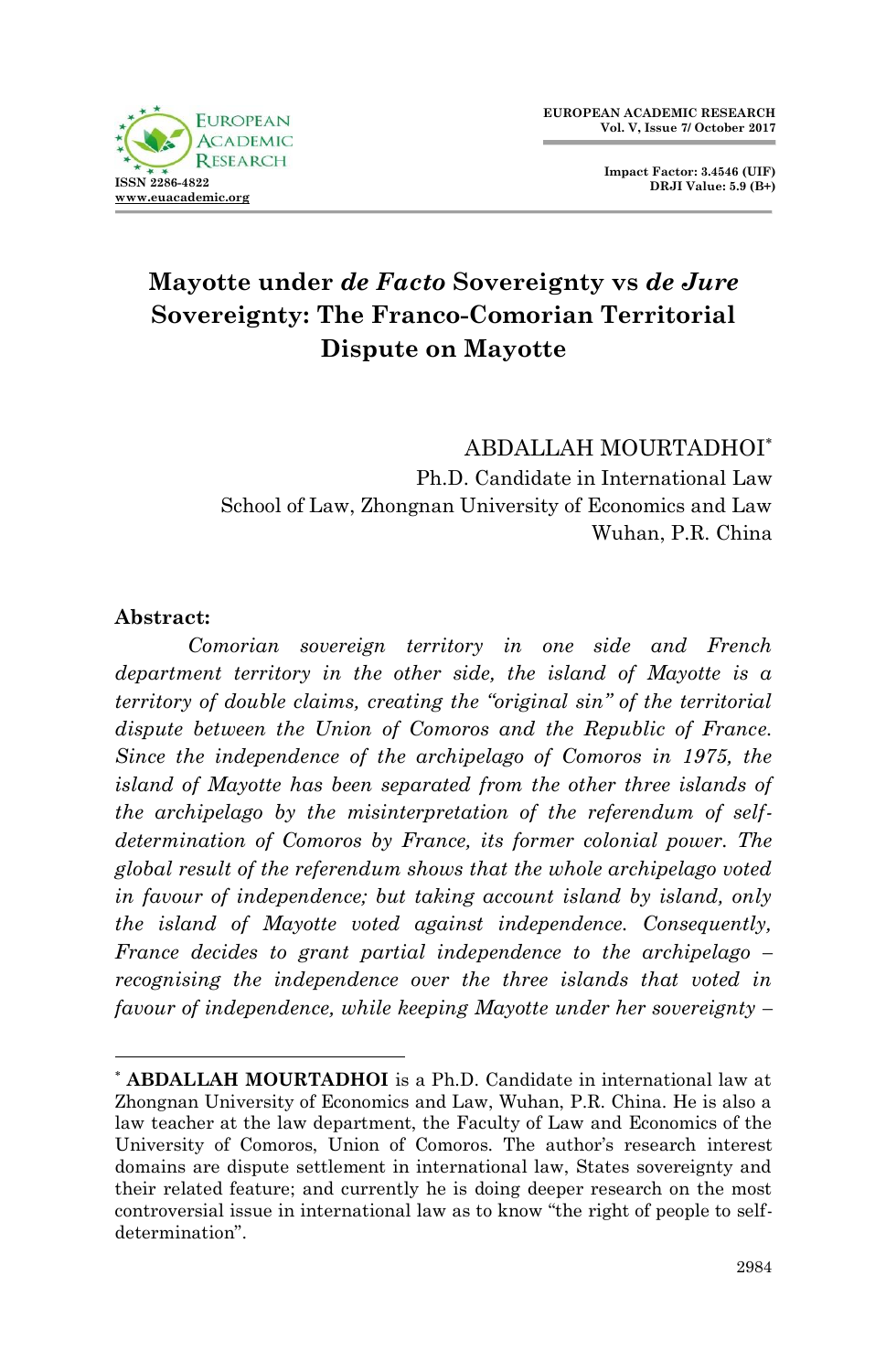*creating in this context a controversial situation in the customary international law of decolonisation and also a controversial status of the island of Mayotte when it comes to its sovereignty. Today the island of Mayotte is claimed by both Comoros and France. The purpose of this article is to study and address the Franco-Comorian conflict over Mayotte in order to help Mayotte gains full sovereignty. The main question here will be how to end the Franco-Comorian territorial dispute?*

**Key words:** Colonisation, Dispute settlement, Independence, Selfdetermination, Sovereignty, Uti possidetis juris

#### **1. INTRODUCTION**

The issue of the sovereignty of Mayotte becomes more complex day after day. In 2011, France has made this island a French Oversea Department, in defiance of all international law norms and principles, also ignoring the Comorian sovereignty on this island. Therefore, the exercise of the Comorian sovereignty over the island of Mayotte strongly depends on its integration into the Comorian State. Comoros is struggling to render effectiveness its sovereignty over the island of Mayotte by engaging diplomatic and political negotiations with France. The young Comorian State has been from its birth in a perpetual struggle to regain its lost territorial integrity before even being able to enjoy it. More than forty years of pursued negotiations between Comoros and France in vain, and the issue of Mayotte remains unresolved. When the archipelago of Comoros became independent and Member-State of the United Nations, the international community considered it as a State composed by four islands referring to its borders. But the French policy of the decolonisation of Comoros has made its independence a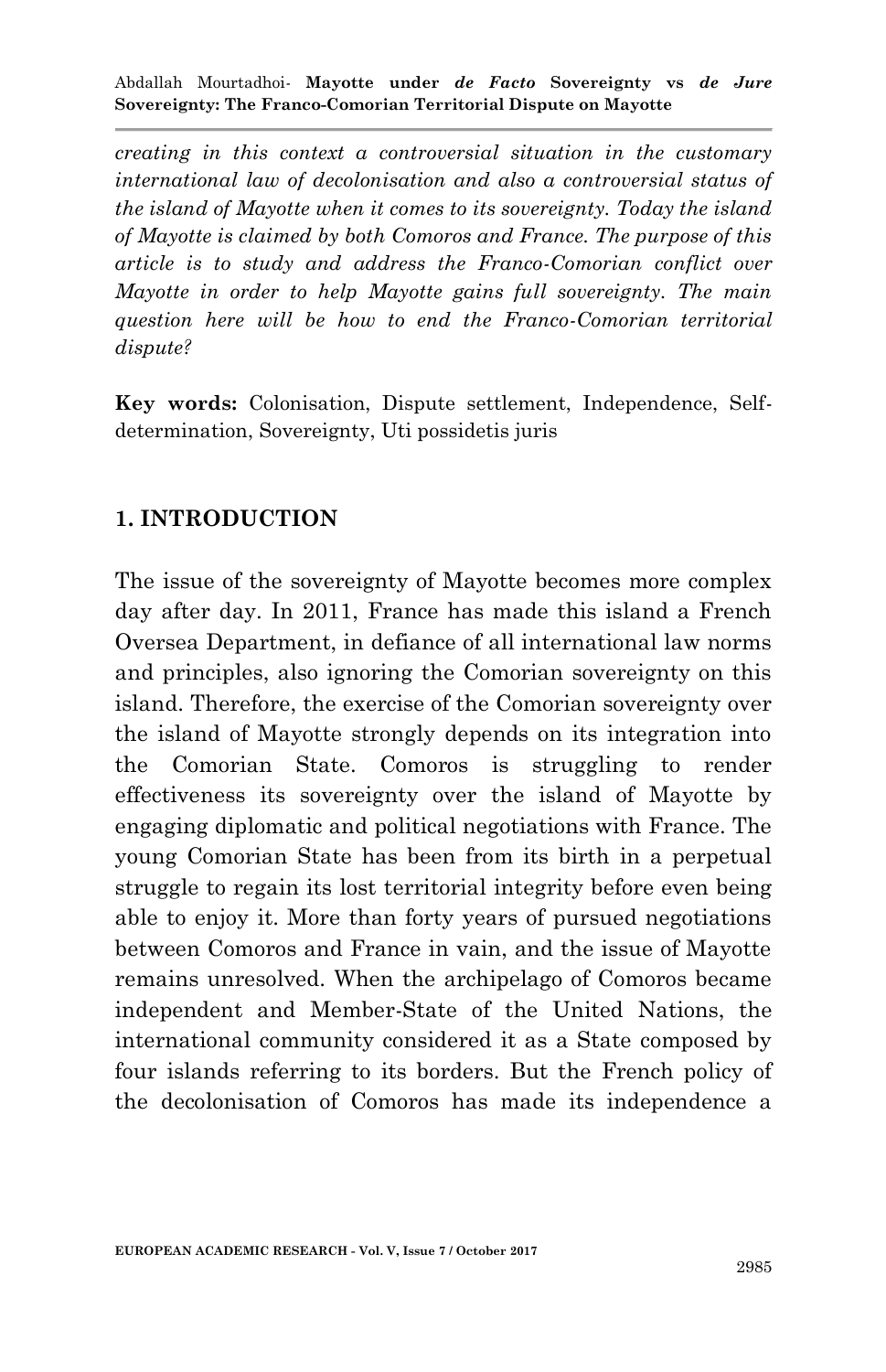complete failure and caused the balkanisation<sup>1</sup> of the archipelago Nation.

In theory, Comoros is a group of four islands, but in practice the sovereignty of Comoros still limited by its former colonial power which has granted a part of the territory independence and keep administrating the other. Therefore, the island of Mayotte is claimed by both Comoros – which is exercising a *de jure* sovereignty based on the international law principle – and France – which is exercising a de facto sovereignty based on her own constitutional law. It is in this perspective that we will focus our article to explain the concurrent sovereignties situation that exists on the island of Mayotte, which has been separated from the other islands of the archipelago by the virtue of the referendum of selfdetermination of Comoros. How the island of Mayotte has acceded in this position of confrontation between Comoros and France? What is the international opinion of the sovereignty of Mayotte? By which way this Franco-Comorian territorial dispute can be solved? These are the main question possible to better understand this particular topic.

#### **2. HISTORICAL PERSPECTIVE OF THE FRANCO-COMORIAN DISPUTE OVER MAYOTTE: "THE ORIGINAL SIN"**

To better understand the Franco-Comorian conflict over Mayotte, this section will briefly introduce the historical aspect of the relationship between Comoros and France, particularly in connection with the island of Mayotte. Far from giving a narration to the entire history of Comoros, we will focus on the events that successively led to the territorial dispute between Comoros and France concerning the island of Mayotte.

<sup>1</sup> Andrés Oraison (1983), "Quelques réflexions critiques sur la conception française du droit des peuples à disposer d"eux-mêmes à la lumière du différend franco-comorien sur l"île de Mayotte", 17 RBDI.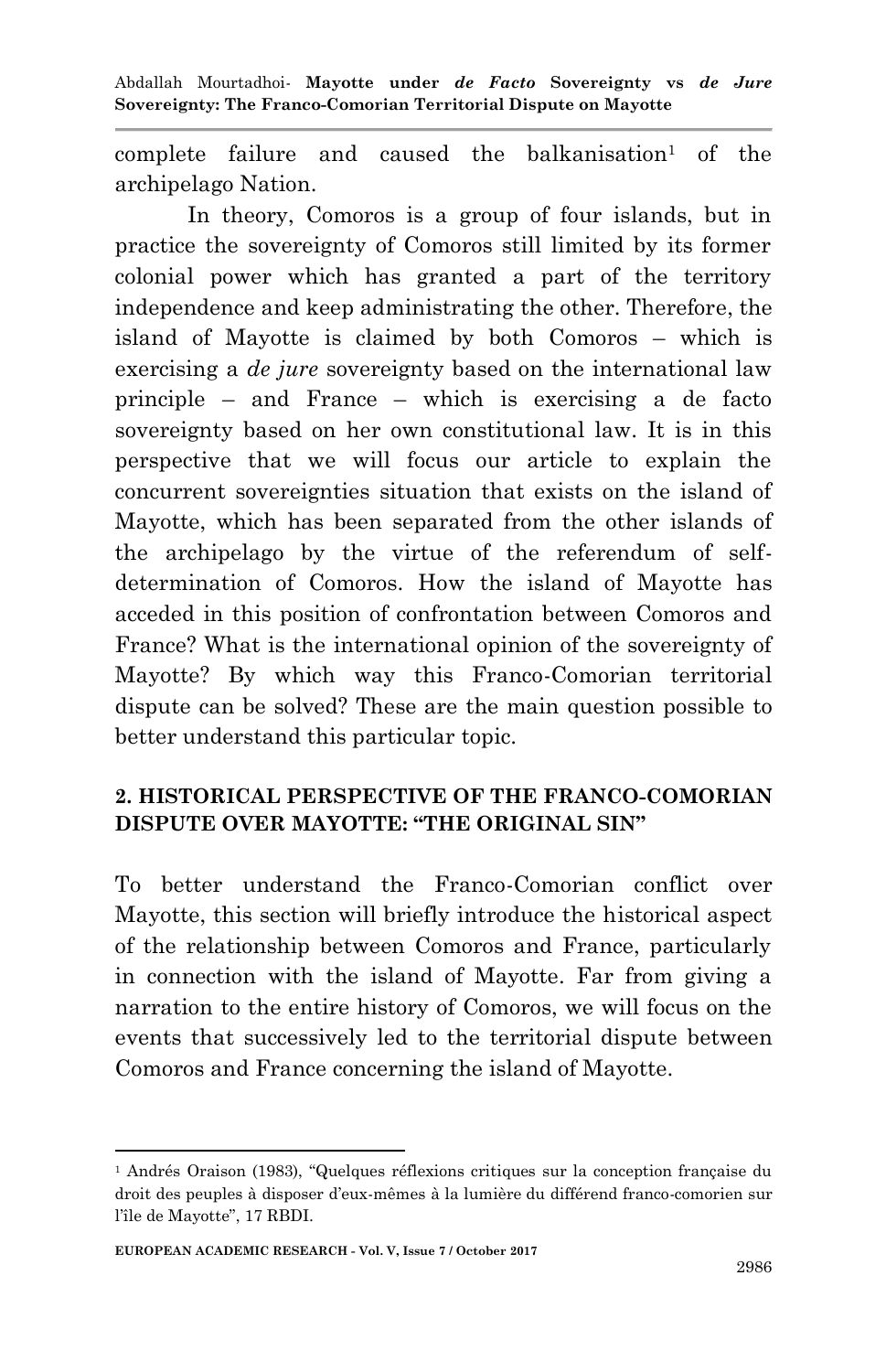#### **2.1. The colonial period**

Officially called the "Union of Comoros", the archipelago of Comoros is a country of volcanic origin. Composed by four islands, Ngazidja (Grande Comore), Ndzuwani (Anjouan), Maore (Mayotte) and Mwali (Mohéli), which are located in the South-West of the Indian Ocean at the Northern entrance of the Mozambique Channel, in almost equal distance between the Eastern coast of Africa (300 km) and North-western Madagascar (260 km). The State of Comoros extends over an area of 2,236 square kilometres, with a total estimated population about 1 million inhabitants in 2016, reported by the World Bank.

Officially, the French presence in the archipelago of Comoros can be traced back in 1841 when she enters in possession of the island of Mayotte, although she was very active in the archipelago before that. But once in Mayotte, France manages to control the other islands of the archipelago also coveted by other Western powers such as England and Germany<sup>2</sup> . To protect its interest in Mayotte, France ensures that the other islands will not fall under the domination of another colonial power. From 1841 to 1886, France puts forwards all efforts she could, sometimes alternating negotiations and violence in order to extend her authority throughout the whole archipelago<sup>3</sup>.

In 1886, France establishes in the whole archipelago by the virtue of protectorate regime. It is notable that this protectorate regime has been questioned because of the manner it took place. The protectorate regime established by France in Comoros was the opposite of the protectorate regime which is organized by the international law. The protectorate treaties were often signed under force or threat. Internal legal

<sup>1</sup> <sup>2</sup> Said Mohamed S.H. (2006), L"Etat des Comores et le droit international, PhD. Thesis, *Université d'Orléans*.

<sup>3</sup> Jean Martin (1983), *Comores : quatre îles entre pirates et planteurs. Razzias malgaches et rivalités internationales (fin XVIIIe - 1875)* Tome 1, L"Harmattan.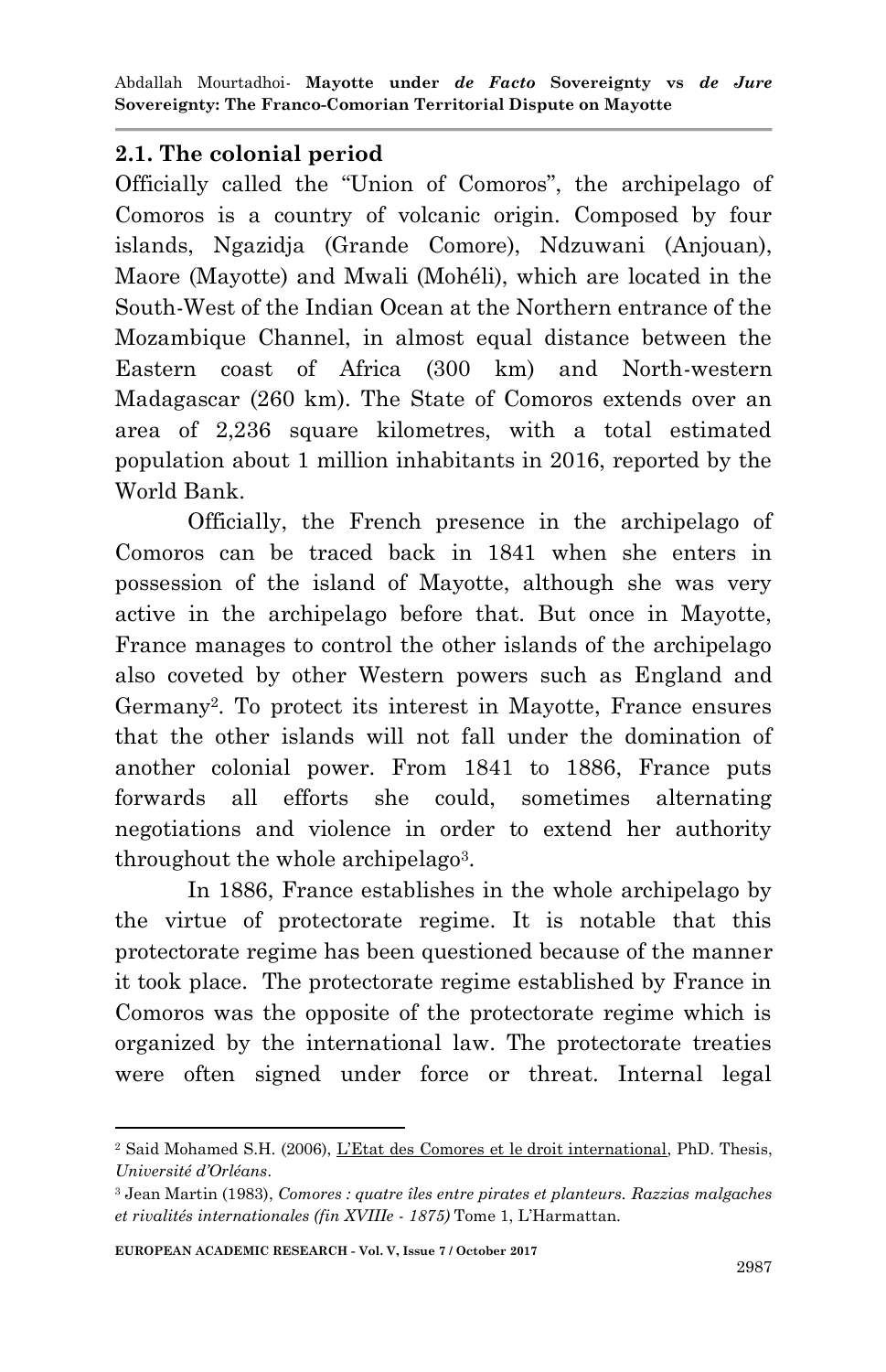personality of the sultanates<sup>4</sup> who were ruling the archipelago was not preserved and the sultans were practically dispossessed of their powers. The French protectorate regime in the archipelago of Comoros had for sole purpose to establish the colonisation in Comoros. This is why in 1912, France changes the status of the archipelago from protectorate regime to French colony. The French colonisation will last more than half century, in defiance of all contestations made by the Comorian people against the colonial authorities in their territory. This was showing that the Comorian people from the beginning were hostile to be submitted to a foreign domination. This justify what MONTESQUIEU said: "*the peoples of the islands are more inclined to liberty than the peoples of the continent*".<sup>5</sup>

By the years, the French colony of Comoros has been changed from one status to another – firstly, attached to the French colony of Madagascar in 1914, then detached in 1946 and finally becoming a French Oversea Territory<sup>6</sup> – showing the lack of France to administrate and understand the reality in the archipelago of Comoros. In 1958, the archipelago get an internal autonomy opening the way towards independence.

# **2.2. The unilateral declaration of the independence of the archipelago of Comoros**

The problem here is why Comoros would declare unilaterally their independence? It is noteworthy to understand that when a colony declares unilaterally its independence, it means that the

<sup>4</sup> It is notable that before the Western power come to know the Comoros" islands, and especially the arrival of French in the 19th century, Comorian were living in "City-States" called sultanates, and remained free to determine the rules of the political and social organization.

<sup>5</sup> Charles de Secondat baron de Montesquieu (1862), *Esprit des lois par Montesquieu: avec les notes de l'auteur et un choix des observations de Dupin, Crevier, Voltaire, Mably, La Harpe, Servan, etc*, Firmin Didot frères, p. 234.

<sup>6</sup> French Overseas Territory, *territoire d'outre-mer* in French, consist of all territories located outside the European continent and administrating by France. From this status, the Comorian archipelago became in its whole a colonial entity composed by its four islands in the eyes of the French legislation. This remark is very important for the following section of our article.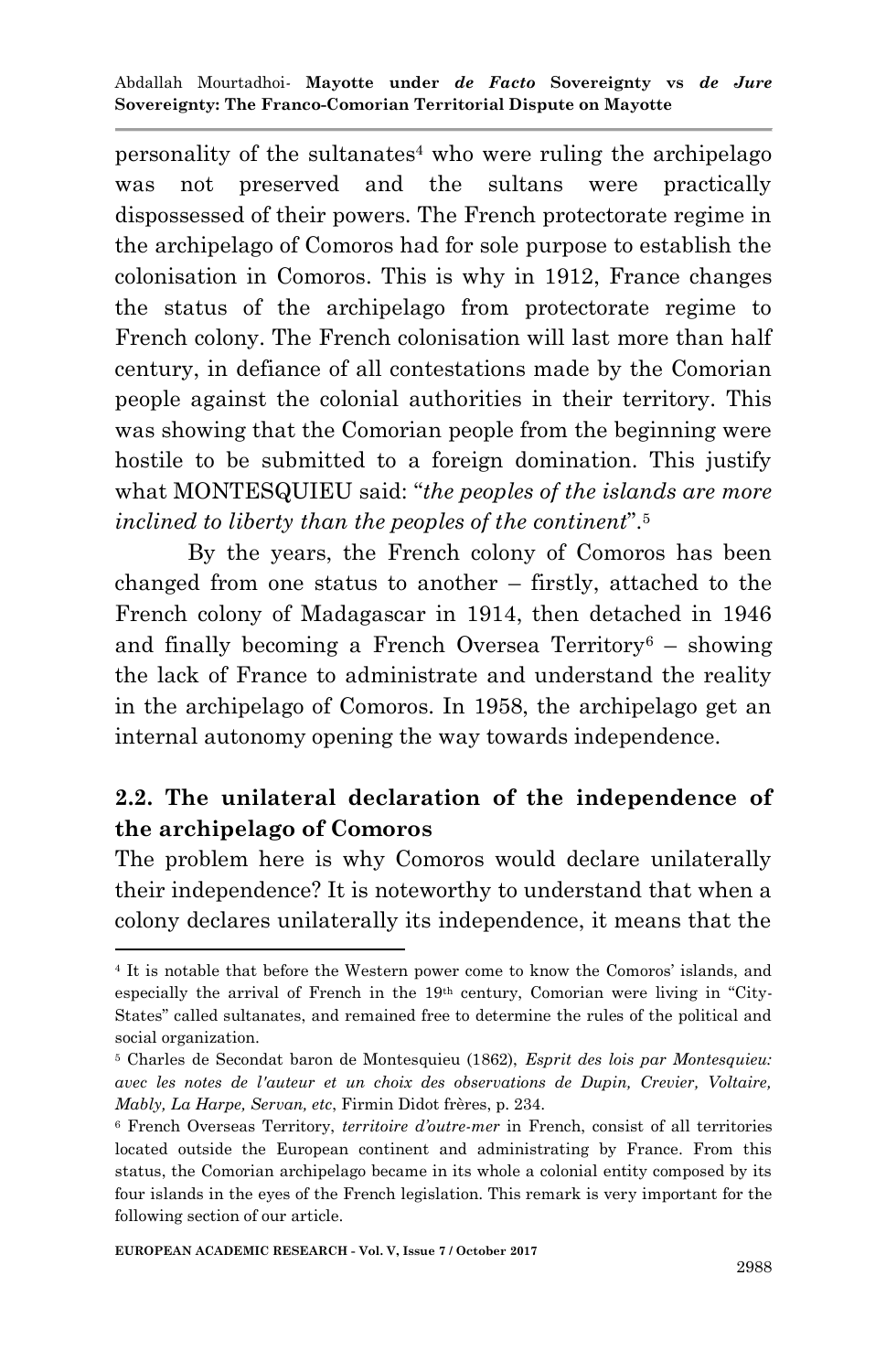relationship between the colony and the coloniser are not in good shape. This was exactly the situation in the Comorian archipelago during the period of its decolonisation process.

Traditionally, the decolonisation process of a colony necessitates a popular consultation, asking the concerned people to freely decide their future according to the right to selfdetermination, which is a consequence of independence. In the case of Comoros, the consultation was the final step to the independence of the archipelago. It is the law n° 74-965 of 23 November 1974 organizing a consultation of the people of Comoros which constitutes the legal basis of the referendum of self-determination of Comoros. December 22, 1974, one month after the adoption the law, took place the referendum of selfdetermination of the Comorian people. The archipelagic people of Comoros were therefore asked to answer yes or no to the question: "*Do you want that the territory of Comoros become independent?*" The results of this popular consultation have given more than 95% of votes in favour of independence for the territory of Comoros.<sup>7</sup> Over 161,349 votes recorded in the whole territory of the archipelago of Comoros, there were 153,158 votes for independence and 8,191 votes against, whose 8,091 from the island of Mayotte.<sup>8</sup> The "yes" collected only 4,299 votes (in Mayotte). These are the results of the referendum of self-determination of Comoros which we should now examine the consequences.

According to the article 2 of the Law of 23 November 1974, the French Parliament will approve the results of the popular consultation. By doing so, they adopt a position that will change the destiny of the new Comorian State. They decide to ignore the majority"s will to make the Comorian territory independent – as was the question of the referendum. Consequently, the Parliament absolutely insisted that the results are counted separately island by island even if their

<sup>1</sup> <sup>7</sup> Said Mohamed S.H. (2006), L"Etat des Comores et le droit international, op. cit. <sup>8</sup> *Ibid.*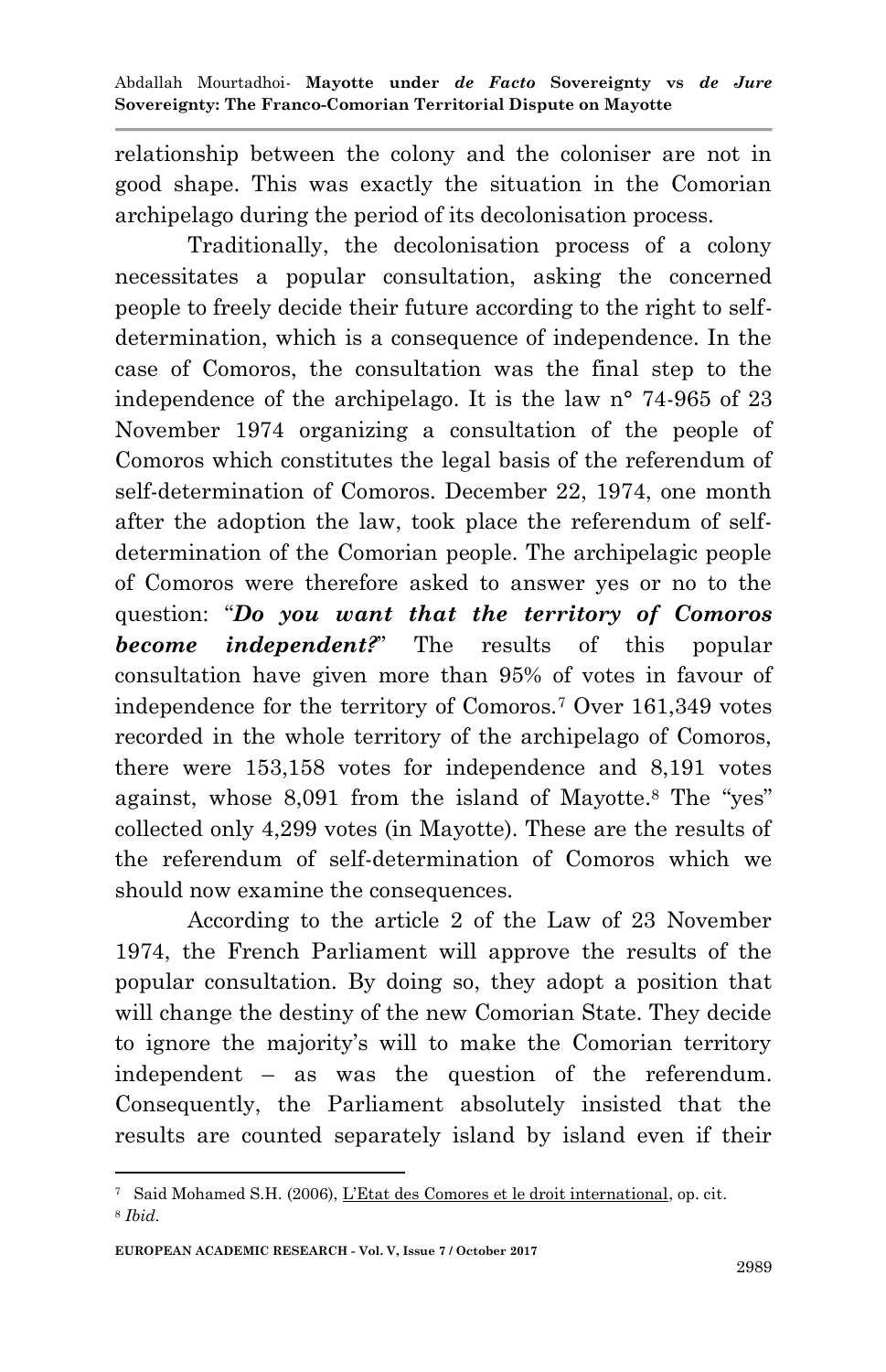proclamation should be done globally. This allowed the parliament to get acquainted with the accuracy of the voting population of Mayotte, which has indeed revealed a clear majority, over 63% against independence.

Previously, faced with the opposition of Parliament against the bill that included a consultation of the population of Comoros, STIRN Olivier, Secretary of State at the DOM-TOM, had invited the parliamentarians to perform on-site in the archipelago a parliamentary mission to help them to realize the decolonization of Comoros in the harmony of the four islands. Thus, after several days of very lively debates in the Assembly and Senate, Parliament finally adopted on July 3rd, 1975 the Law No. 75-560 on the independence of the territory of Comoros. The first article of this law provided that the territory of Comoros will become independent after meeting the conditions imposed by this law. These conditions are set out in article 2. Under the new law, despite the referendum of 22 December 1974, the territory of Comoros can gain independence only after the following conditions:

- Create within a period of six months after the promulgation of this present law, a Constitutional Committee composed of members of the Comorian Parliament, members of the Chamber of Deputies of the territory and representatives of political parties to draft a constitution that would guarantee political personality of the islands;

The draft constitution prepared and would be submitted to a referendum before the proclamation of independence and approved island by island, and the island where a vote against the Constitutional Committee should propose a new draft within a period of three months;

- Finally, if the new project is not adopted by all the islands, then the constitution apply to those who have adopted and others, those who have rejected shall be consulted by the government about the status that they wish to adopt.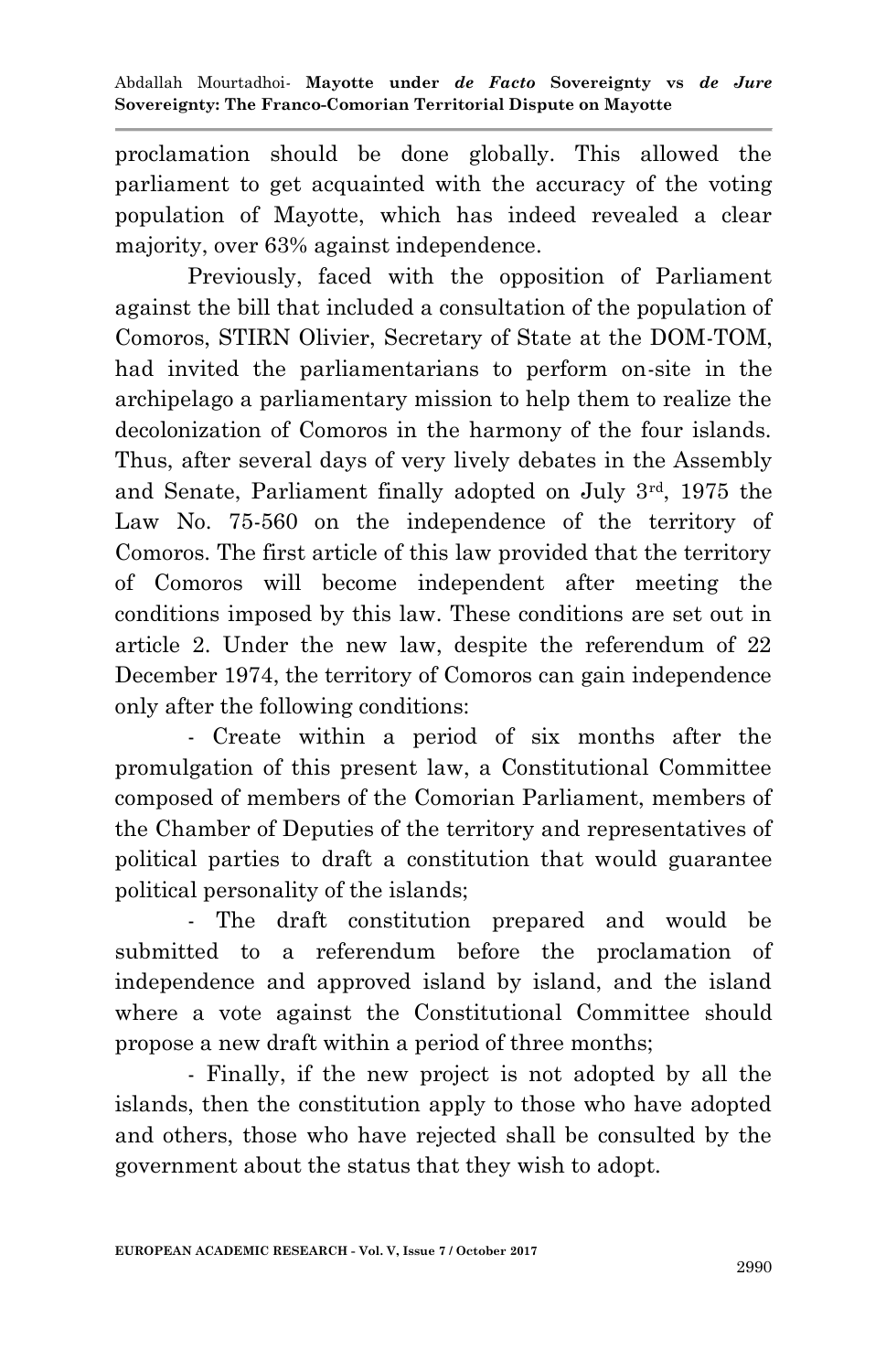Furious, Comorian leaders accuse the French authorities of treason and decide to make themselves the consequences of their self-determination referendum and unilaterally declare their independence<sup>9</sup> . Deeply affected by the law of 3 July 1975, which provided independence under conditions, the Comorian representatives have described it as unacceptable and decided to act quickly. On the eve of the adoption of the law of 3 July 1975, AHMED ABDALLAH, President of the Governing Council of Comoros, talking with JAQUES CHIRAC, the French Prime Minister, warned him that Comorian would not follow the procedure required by the Parliament. It is true that AHMED ABDALLAH had personal reasons to be particularly angry against the reversal of France. He had already warned that "*the independence of Comoros will be done with or without France*" 10 .

Returned to Comoros after the adoption of the law, the President of the Governing Council of Comoros convened a special meeting of the Chamber of Deputies of Comoros. This latter held as soon adopted unanimously by its present members (5 members of Mayotte did not want to take part in this Congress)<sup>11</sup>, on 5 July 1975, issue resolution which totally rejects the law adopted by the French Parliament on July 3rd which law accords independence under conditions. The next day, Sunday, July 6th, 1975, the Chamber of Deputies of Comoros is determined to take measure itself on the consequences of the referendum on self-determination and unilaterally declared by unanimity of its present members the independence of the archipelago of Comoros, concerning the four islands which composed it. The declaration of independence is based on the Joint Declaration of 15 June 1973,

<sup>9</sup> Robert Aldrich, John Connell (1998), *The Last Colonies*, Cambridge University Press.

<sup>&</sup>lt;sup>10</sup> André Oraison, (1983), "Le droit a l'autodétermination des Mahorais", [Saint-Denis]: Les dossiers du Centre d"Etudes Administratives, N° 16, mai 1983, *Centre Universitaire de la Réunion*.

<sup>11</sup> International Business Publications (2013), *Comoros Constitution and Citizenship Laws Handbook: Strategic Information and basic laws*, Washington DC, USA.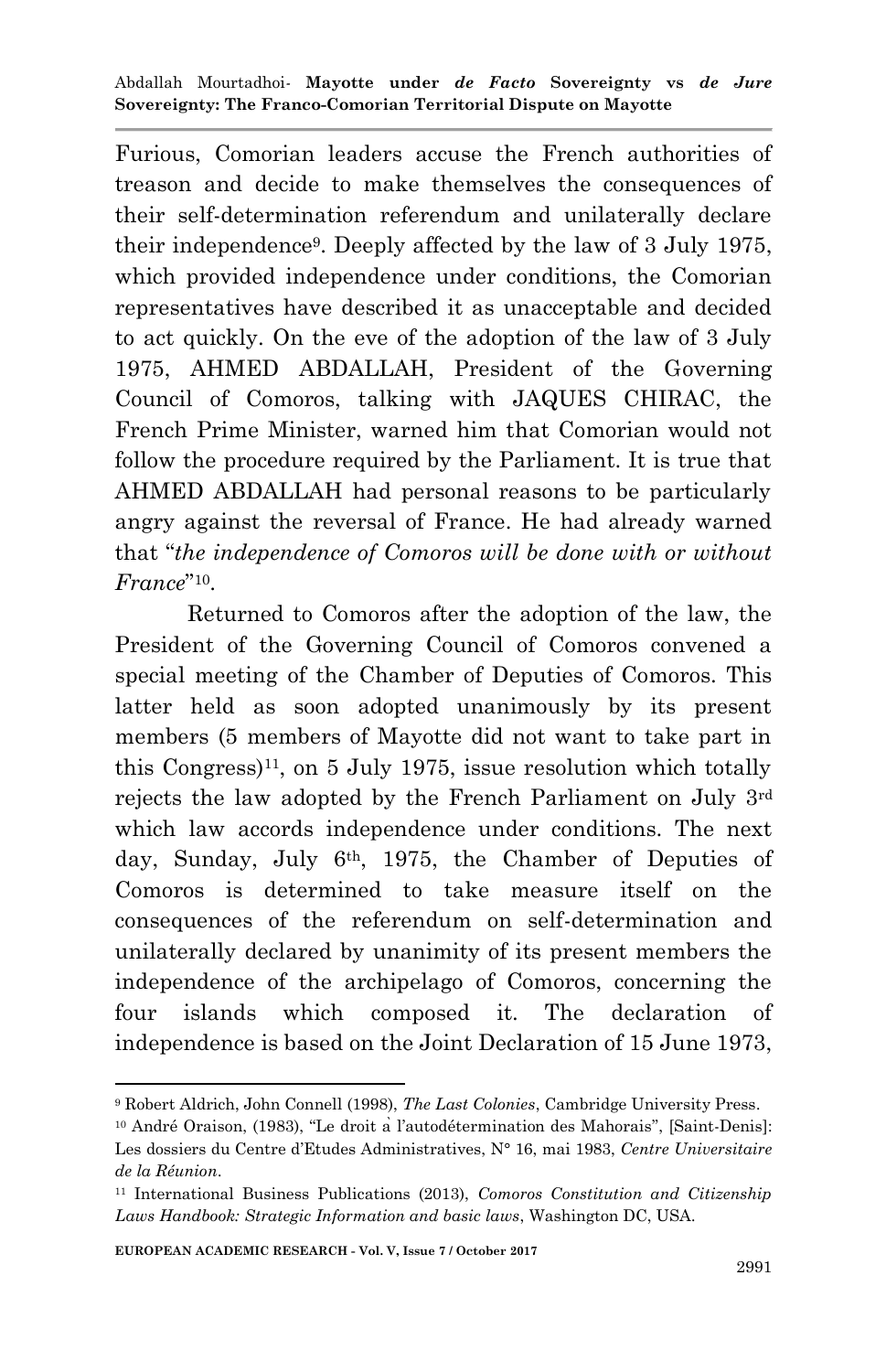the law n° 74-965 of 23 November 1974 organizing the consultation of the people of Comoros which was a result the vote on 22 December 1974 by which 95% of Comorian have expressed their choice for the independence and finally the United Nations Declaration on the granting of Independence in particular paragraphs 2 and 6.

The same day a declaration from the *Palais de l'Elysée*  says that the French government notes with serenity the motion of Deputies of the Chamber of Comoros proclaiming the independence of the territory and examines during the next week the consequences of this decision. Thus, on July 9th from the French Council of Ministers on Wednesday, the government in a brief declaration recognized the independence of the archipelago but only in the three islands (Anjouan, Grande Comore and Mohéli), "*With regard the island of Mayotte, whose representatives in the Chamber of Deputies of Comoros have shown their desire to follow the procedure established by the Parliament, the Government will take into account their willingness*" <sup>12</sup>. By this declaration France confirms partially the secession of the territory of Comoros within the French Republic.

#### **3. CONCURRENT SOVEREIGNTIES OVER MAYOTTE:** *DE JURE* **SOVEREIGNTY VS** *DE FACTO SOVEREIGNTY*

Sovereignty is a complexity notion, with different aspects and meanings, depending from one interlocutor to another. In the context of this article, the simple purest idea of sovereignty is the supreme control that can have a State under its territory, exempt of any "governmental, executive, legislative, or judicial jurisdiction of a foreign State or to foreign law other than public

<sup>12</sup> Government press release about the unilateral declaration of independence of the territory of Comoros, *Le Monde*, 10 July 1975.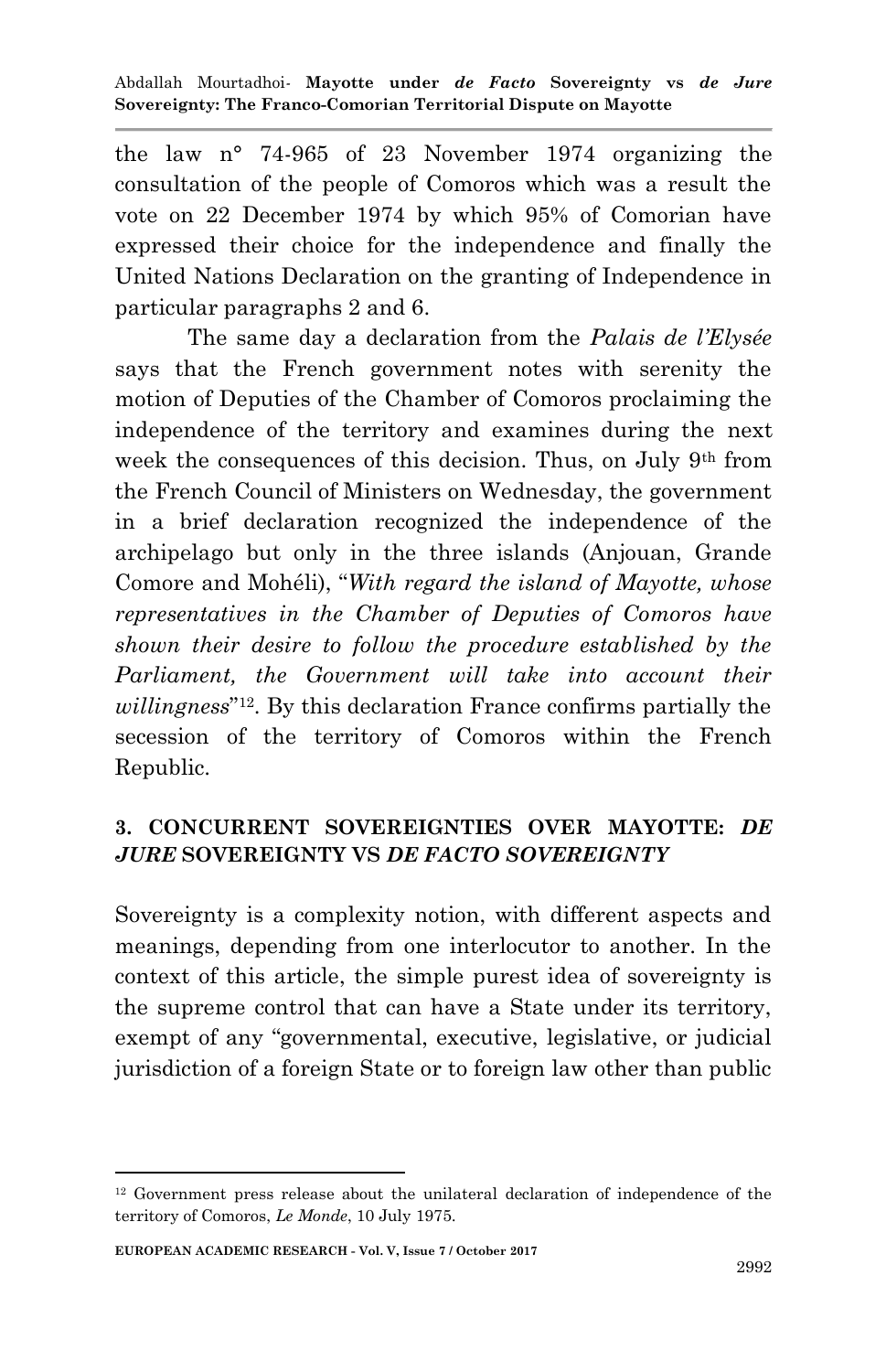international law".<sup>13</sup> Starting from this point, we can easily understand that State sovereignty means that State is in complete and exclusive control of its own territory – in term of organisation and administration without any interference of other States. Let"s say it in another way: State sovereignty is apparent when the State fully exercises its sovereignty over and within its borders (supremacy of the State on its territory) and also has achieved independence (independence of the State in international relations). It is presumable that any deficiency regarding to these fundamental elements of State sovereignty cited above would probably have a negative impact to the State in question not only concerning its total disposal of its territory – if the deficiency is relating to its territory – but also creating difficulties in connection with other States in the international concert – if the deficiency is relating to its independence.

In our case study, the Comorian sovereignty over Mayotte is disputed by France, which exercises her control and administrates it. The existence of territorial dispute between Comoros and France, causes the situation of concurrent sovereignties that faces Mayotte today. Consequence: Mayotte has become an arena of dispute of sovereignties – *de jure*  sovereignty vs *de facto* sovereignty.

# **3.1.** *De jure* **sovereignty exercises by Comoros over Mayotte**

Comorian sovereignty over the island of Mayotte has been recognised by the entire international community when integrated the United Nations as an independence State. Comoros is admitted to the United Nations in 12 November 1975, as the 143rd State in the UN. It is remarkable that the admission of the archipelago of Comoros to the United Nations was followed by a Resolution known as the Resolution 3385 (XXX) of 12 November 1975, reaffirming that the new State of

<sup>13</sup> Steinberger, Helmut, "Sovereignty", in Bernhardt, R. (ed.), Encyclopedia of Public International Law, Vol. IV (Amsterdam, etc.: Elsvier, 2000)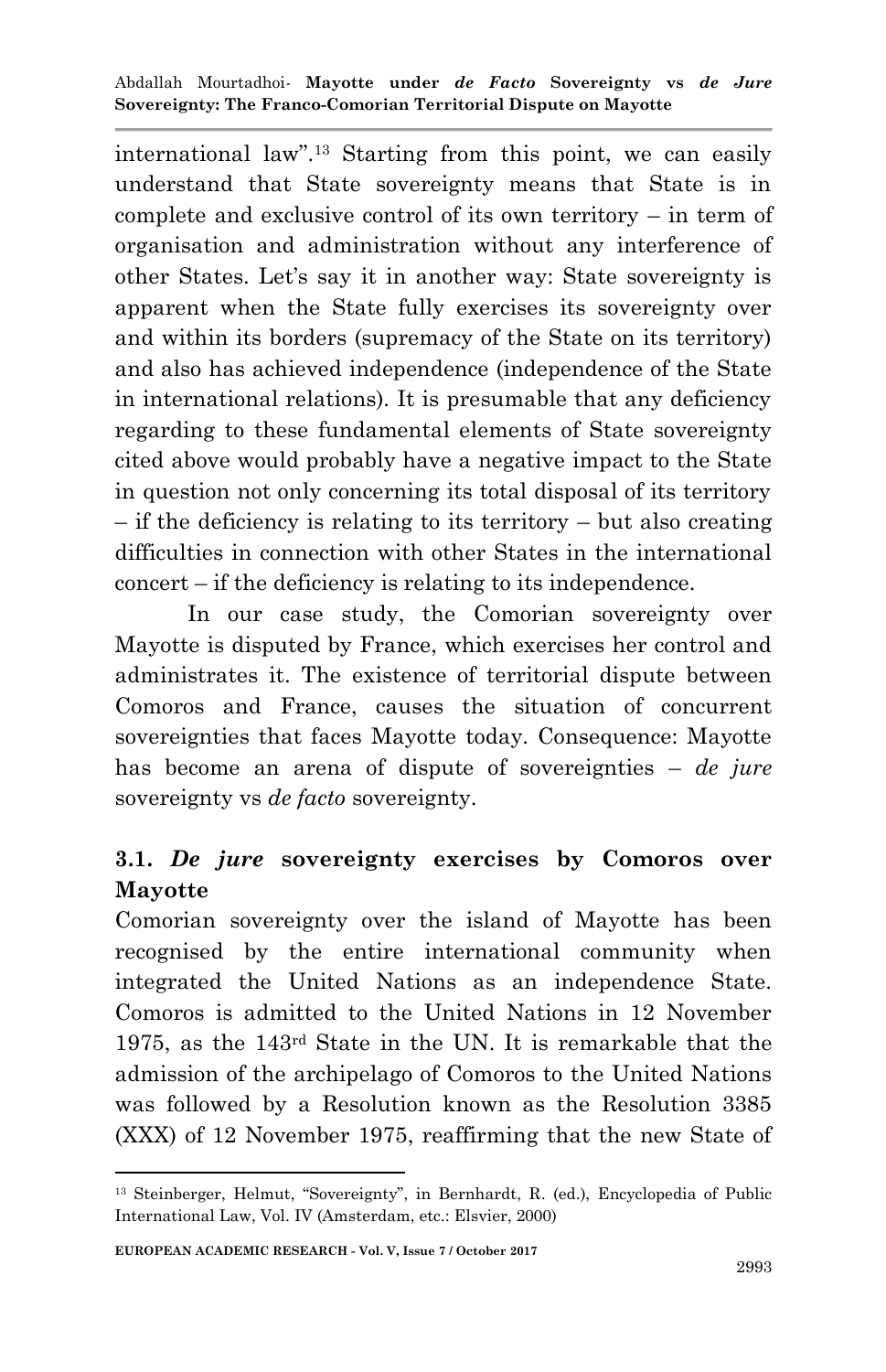Comoros is a group of four islands composed by "*Anjouan, Grande Comore, Mayotte and Mohéli*" – these islands constitute the territory of Comoros. One may ask why the admission of Comoros into the UN was followed by the Resolution cited above? Well! This shows that the territorial conflict between Comoros and France was born in pair with the creation of the State of Comoros. So it was for the General Assembly of the United Nations to adopt the Resolution in order to confirm and support the Comorian sovereignty over the island of Mayotte. The UN position remains strong when it comes to the territorial integrity of Comoros. Mayotte is a full part to the Comorian territory. From the General Assembly to the Security Council<sup>14</sup> of the UN, Comoros is a State with a territory composed by the four islands of the archipelago that constitute it. All the Members-States of the UN voted the Resolution, except France which abstained to vote. Consequently, the State of Comoros has been fully recognised the exercise of sovereignty over the four islands of the Comorian archipelago including the island of Mayotte. This recognised sovereignty is what we identify as *de jure* sovereignty.

*De jure* sovereignty can be explained as a recognised right to exercise its sovereignty over a given territory. In other terms, *de jure* sovereignty is a ""formal" or "technical" sovereignty in the sense of formal recognition of sovereignty by the government vis-à-vis to other governments"15. In this sense, *de jure* sovereignty is a political concept, therefore, difficult to

<sup>14</sup> Relying on Article 2 § 4 of the Charter, Comoros seized on 30 January 1976 the Security Council of the United Nations in accordance with Article 24 of the Charter. The UNSC spent three days examining the complaint of the young Comorian State, reflecting in our view of the interest shown by the members of the international community to the Comorian claims. After three days of intense negotiations, three draft resolutions were presented. The adopted draft resolution asked France to abandon the referendum in Mayotte on February  $8<sup>th</sup> 1976$  and respect the territorial integrity of the Comorian State. So the UNSC issued the Resolution 376 (1975), but this Resolution could not be adopted because of the veto power that has France, a permanent member of the said Security Council.

<sup>15</sup> Colangelo Anthony, J. (2009) ""De facto Sovereignty": Boumediene and Beyond", The George Washington Law Review, 77(3), pp. 623-676.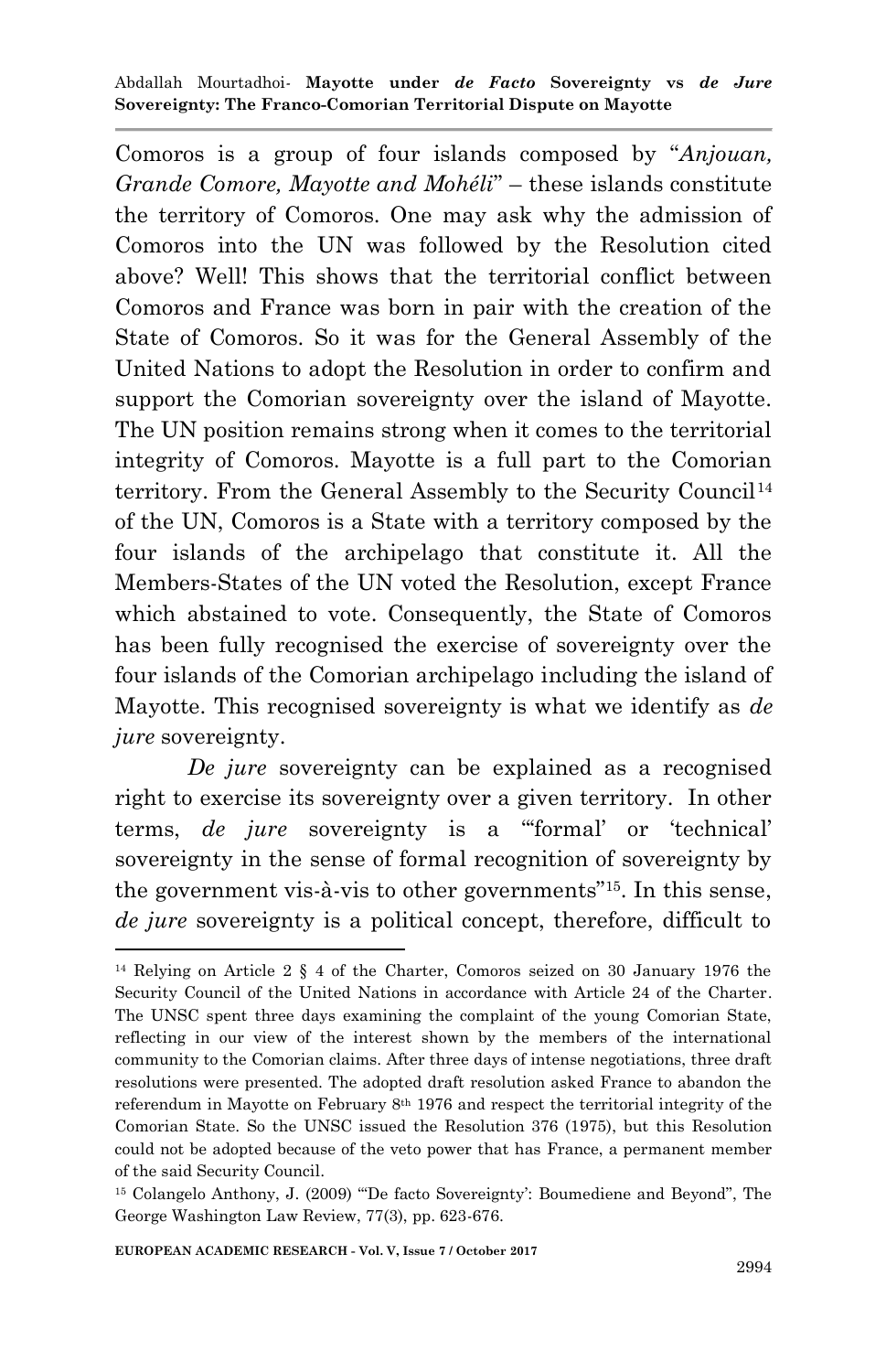get an original essence of it. According to some opinions, the concept of *de jure* sovereignty is abstract and relative<sup>16</sup>, because of its dependence to the reference law – the legal corpus – which will be apply to identify it. To make it clear: the recognition of *de jure* sovereignty can be based either on the international law – which has in it different principles that can be used as legal corpus such as, the principle of *res nullius*, the principle of self-determination, the principle of *uti possidetis juris*, etc. – either national law, referring to the different disposition of the Constitution. Based on this understanding, the legal basis of the Comorian sovereignty on Mayotte can be found in both international law and national law.

From the principle of the right to self-determination of people to international recognition, passing by the principle of decolonisation and that of *uti possidetis juris*, all together strongly show the legitimacy and legality of the Comorian State' sovereignty over Mayotte. As for the principle of selfdetermination, the Comorian people widely express their desire to be independent from France (see section 2.2). It is completely out of sense to substitute the majority"s decision to the minority's one. What we are trying to say here is that: the most important value of a popular referendum is the voice of the majority. It constitute the cornerstone of the referendum itself. Or, as we already showed it above, the question of the referendum of the self-determination of Comoros was "*Do you want that the territory of Comoros become independent?*" and the majority said yes in 95 %. So, whatever France's attitude – considering the voice of minority and provoking the dismemberment of the archipelago – does not change the impact and the effects of the majority's decision. It is worthy to explain the principle of *uti possidetis* and the decolonisation"s one in connexion with the French constitutional law – the national law as legal corpus to justify the *de jure* sovereignty.

<sup>16</sup> Kent McNeil (2016), "*The Relativity of de Jure Sovereignty in Canada, 1600-2016'*, Osgoode Hall Law School, York University, Toronto, 12(8).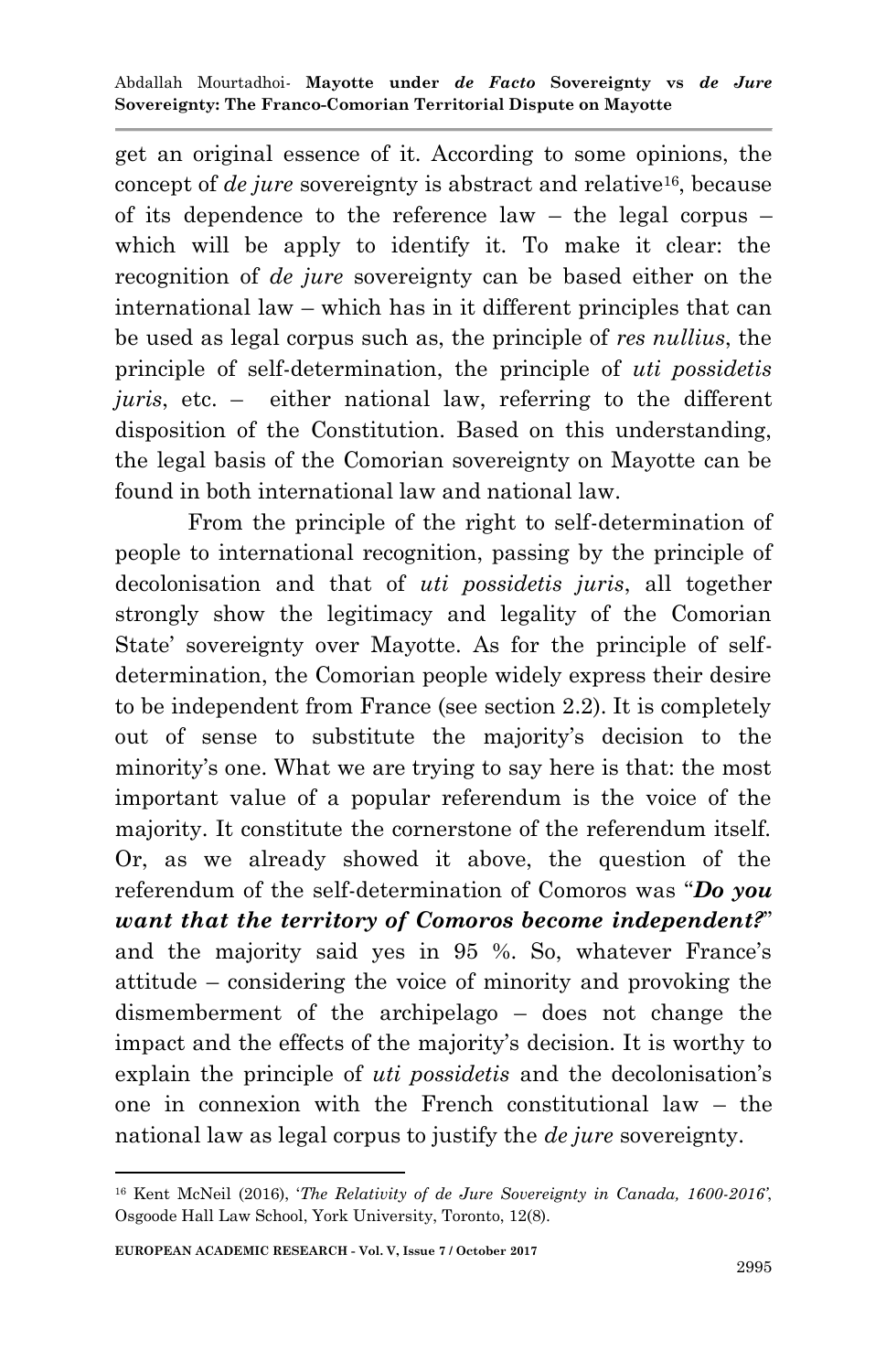To better understand how the principle of *uti possidetis* and the French national law enter in connexion, we have to go back a little bit to the colonisation period, especially how France considered the archipelago when it comes to its territory. In 1946, when the archipelago was detached with Madagascar, France decides to transform it as a French Oversea Territory, which means that Comoros is a part of the French Republic as stated the article 60 of the French constitution of the fourth Republic<sup>17</sup>. This is the result of the law of  $9<sup>th</sup>$  May 1946 and the decree of 24th September 1946 that issued after many years of the contestation of the reattachment of Comoros to Madagascar in 1912. It is important to consider these two legal instruments when it comes to the unity of the archipelago of Comoros. By these instruments, France always considered the territory of the archipelago as composed by its four islands. Many laws, decrees and regulations issued year after year concerning the reorganization of the archipelago, status after status, were general. Not a single time the French legislation has distinguished Mayotte and the other three islands of Comoros. The best example that we can show as evidence of this, is when all the populations of the French Overseas Territories were called to make a choice regarding their future within the new French Republic – the fifth Republic – in  $28<sup>th</sup>$  September 1958. The choice was either to stay, either to leave the French Republic. This was the opened door towards independence for some colonies. As for Comoros, the majority of the Comorian voted for the *status quo*18, while the population of Mayotte opted for the status of French Oversea Department. Or France did not

<sup>17</sup> Article 60 of the Constitution of 1946 of the fourth Republic: "The French Union is formed, on the one hand, of the French Republic, which includes metropolitan France, the overseas departments and territories and on the other hand territories and associated States".

<sup>&</sup>lt;sup>18</sup> Despite the fact that the local elites were in favour of independence, they considered that Comoros was not ready for independence because it was economically non-selfsufficient, but this new constitution would nevertheless lead to a considerable autonomy. About 97% approve to postpone their independence.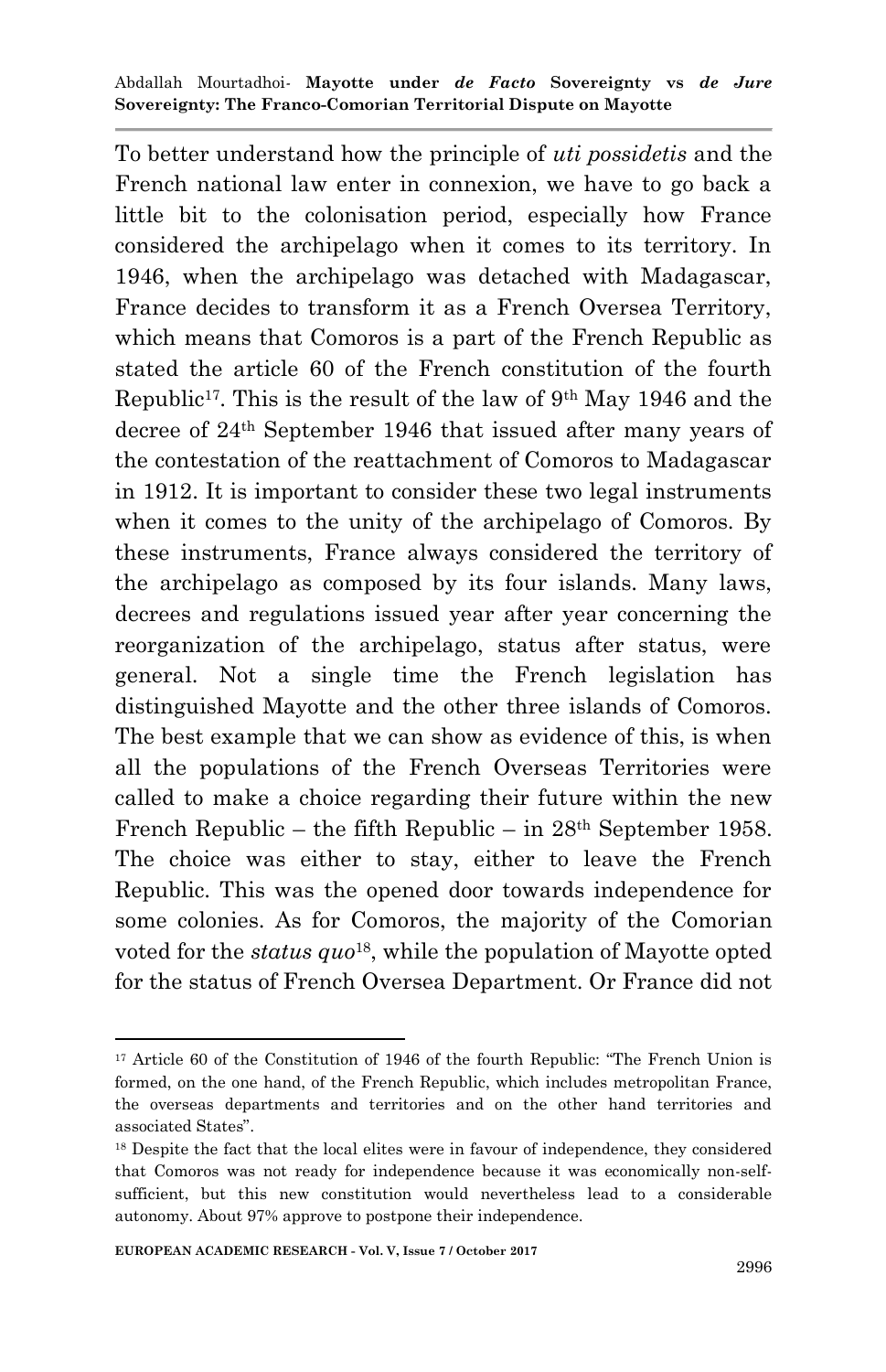consider this Mayotte"s choice as a separated choice to that of the other three islands. Consequently, the four islands maintain their status of French Oversea Territory. The fact that France did not give to Mayotte the status of Department, shows the recognition by France of the Comorian archipelago's territorial unity composed by Ngazidja, Ndzuani, Maore and Mwali. Until the last colonial law n° 74-965 of 23 November 1974, instituting the referendum of the self-determination of the independence of the archipelago, Mayotte was an integrated part of Comorian territory. It can only be wrong to think that Mayotte could have another destiny other than the majority of the people of Comoros. What we try to say is that the population of Mayotte does not have the legitimacy to decide alone the fate of the Comorian territorial integrity, nor the other islands. In fact, it is a matter of popular consultation which always considers the choice of the majority. Or the case of Mayotte goes in violation of all kind – international law principles and French domestic law as well.

"May you continue to possess such as you do possess" is the literal translation of "*uti possidetis, ita possideatis*", a principle from the Roman law that an interdict of *Prætor* prohibited any infringement to the *status quo* property. This principle was transposed during the independence of Latin America States in order to avoid territorial dispute<sup>19</sup>. Also during the decolonisation period in Africa, the principle of *uti possidetis* was used as the "golden solution" – access to the independence within the internal borders of the colonial administration – with the objective to prevent or deal with the territorial conflict that may occur because of the arbitrary

<sup>19</sup> In the Latin American practice of *uti possidetis juris*, whereby the administrative divisions of the Spanish empire in South America were deemed to constitute the boundaries for the newly independent successor states, thus theoretically excluding any gaps in sovereignty which might precipitate hostilities and encourage foreign intervention. Note the essential application of this principle in Asia, see the *Temple case*, ICJ Reports (1962) 6, at 16.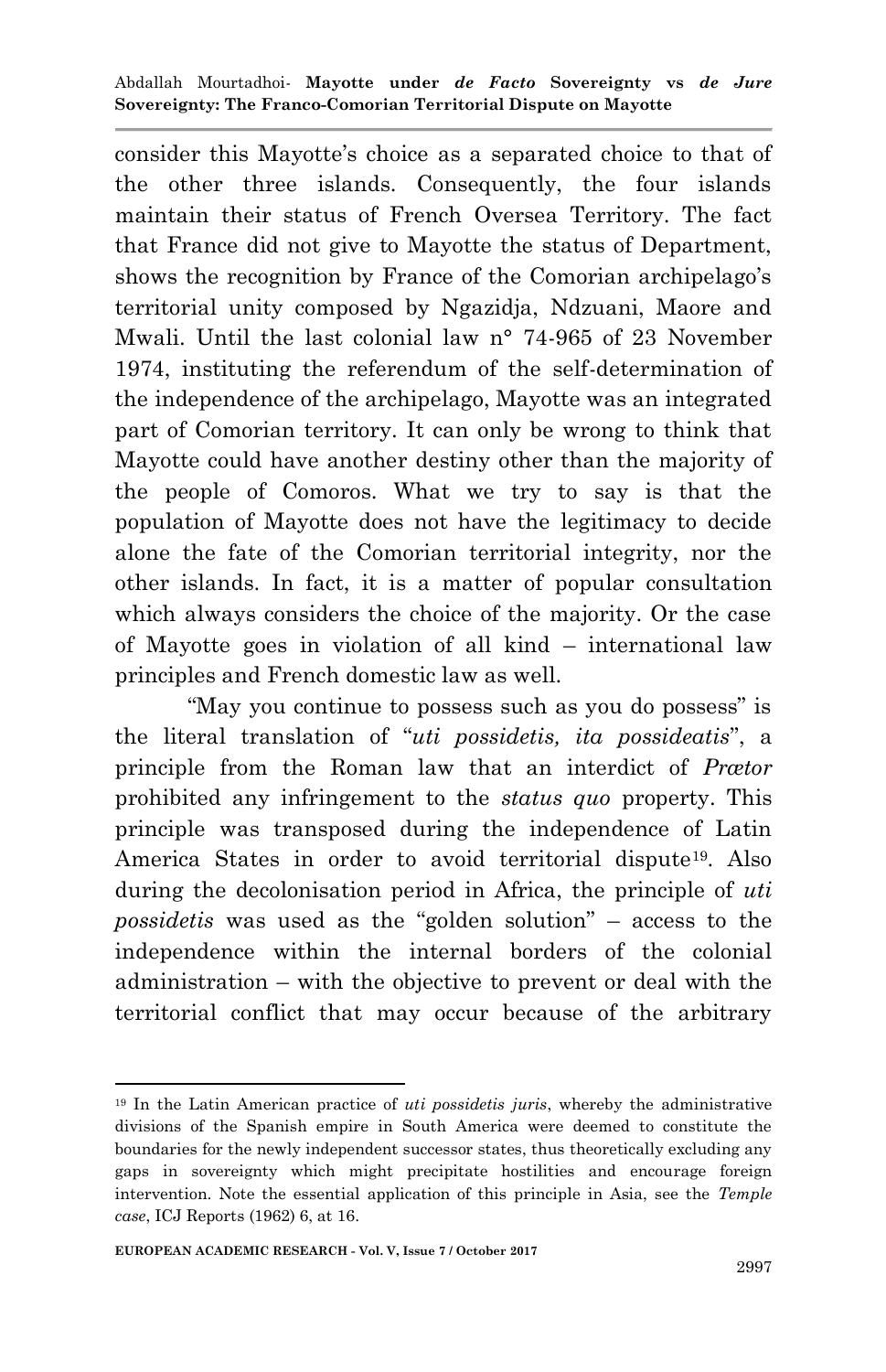division of the continent by the Western powers<sup>20</sup>. In international law, this principle has received a preeminent value. From the Permanent Court of Justice to the International Court of Justice, the principle of *uti possidetis* was always put forwards to settle the territorial dispute between States. It is not an easy operation to delimit States frontiers. It can be a source of eternal peace and security, when the delimitation was made properly or a source of perpetual conflict and instability, when it was made in an inappropriate manner. Seeing in these different explanations, we can conclude that from all aspects France was failed to protect the integrity of the Comorian territory, which legality and legitimacy can be found either in French national law, either in international law norms and principles. Consequently, the Comorian sovereignty over the island of Mayotte is *de plein droit* recognised by the entire international community, except France which is administrating the island, exercising in this way a *de facto* sovereignty over Mayotte.

# **3.2.** *De facto* **sovereignty exercises by France over Mayotte**

The easy meaning to understand the *de facto* sovereignty is when a territory is under the law and administration of a sovereign State by fact. In another words, *de facto sovereignty* is a practical control exercised on a territory<sup>21</sup> – either on a sovereign territory of other State, or not – by another sovereign State or military group. The French administration over the island of Mayotte, a Comorian territory, can only be interpreted as a *de facto* sovereignty exercising by France over Mayotte. The effectiveness of this *de facto* sovereignty's control is based on the law and legal system of France in the island. Thus,

<sup>20</sup> Sorel Jean-Marc, Mehdi Rostane (1994), "L"*uti possidetis* entre la consécration juridique et la pratique : essai de réactualisation". In: Annuaire français de droit international, volume 40, pp.11-40.

<sup>21</sup> Colangelo Anthony, J. (2009) ""De facto Sovereignty": Boumediene and Beyond", op.cit.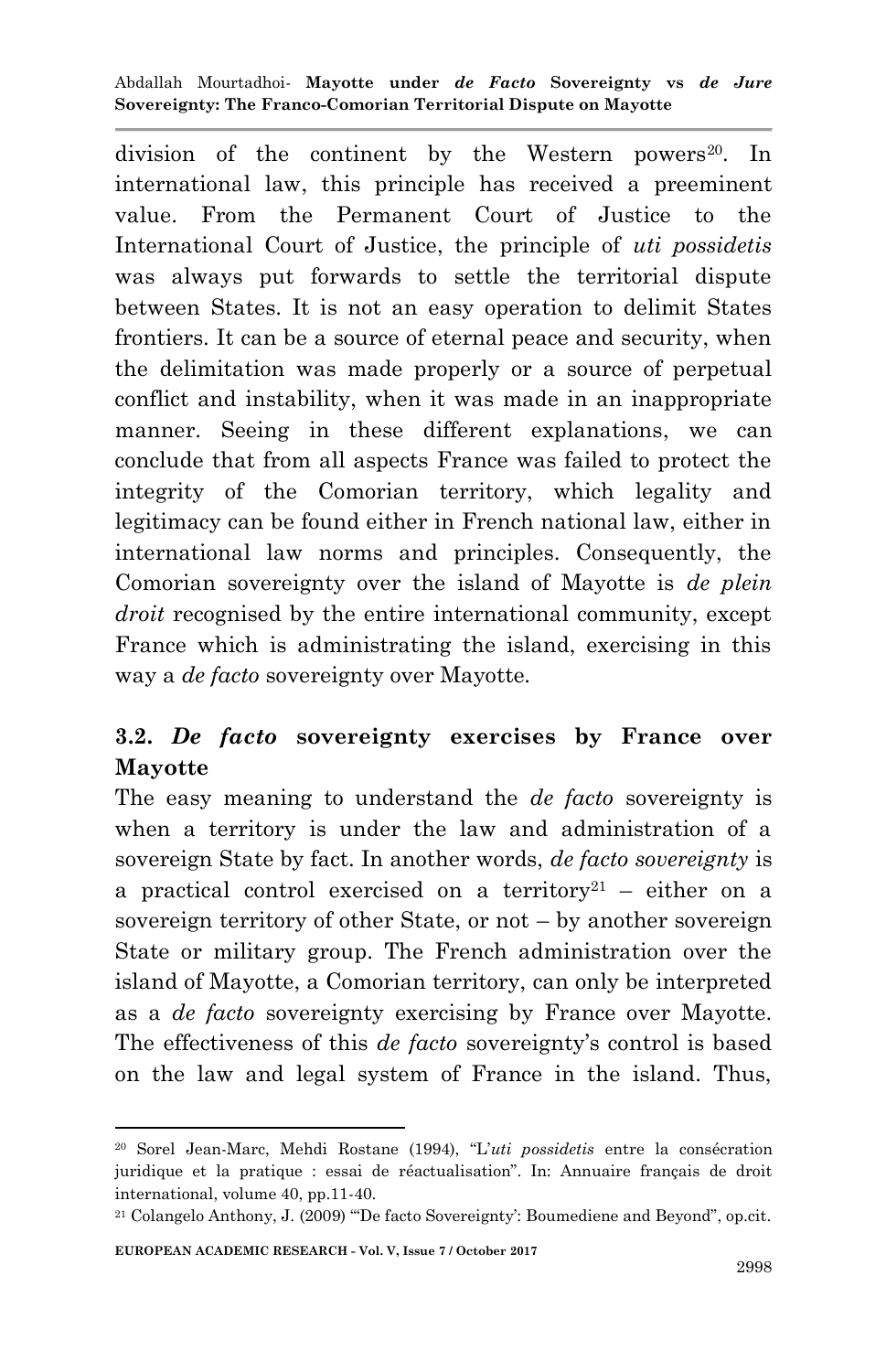Mayotte is under France"s jurisdiction and all the population of Mayotte is considered by the French legislation as French citizens. One may ask what is the legality or legitimacy of France' sovereignty on the island of Mayotte? This question can be answered by the French"s legitimacy, if any, over Mayotte. So, to be able to give an objective answer, we need to put aside our Comorian argumentation, as a defender of Comoros" right on Mayotte, in relation to this particular question.

According to the history, we can divide into three different phases the exercise of French sovereignty on the island of Mayotte, each constitutes its own legitimacy and problematic. The first phase which goes from 1841 to 1912, is the period under which Mayotte was a "French possession" in virtues of the sales agreement between the Sultan ANDRIANTSOULI of Mayotte and Captain PASSOT, representing the French party. The second phase, from 1912 to 1975, which is the colonisation period under which Mayotte was changed its status to become a colony, all together with the rest of the islands of the archipelago. And the third phase, from 1975 to today, constitutes the occupation period of Mayotte by France, which Mayotte becomes a French Oversea Department by the virtue of self-determination. The first and the last phases are the most debated when it comes to the legitimacy of France' sovereignty over the island of Mayotte. Consequently, we will focus on these two phases, although there is too much to say in the second phase.

The majority of the population of Mayotte and most of those who support the legitimacy of France"s presence in the Comorian island of Mayotte refer themselves the sales agreement of Mayotte to say that Mayotte is a "French possession"<sup>22</sup> before the colonisation period of the archipelago. This thesis asserts that Mayotte is possessed differently to the

<sup>22</sup> Ali MMadi (2005), *Mayotte un vrai tabou*, Editions Le Manuscrit ; Mahamoud Azihary (2016), *Mayotte en sous-France : Mensonges et manipulations d'Etat au service des intérêts des amis de l'entre-soi*, L"Harmattan.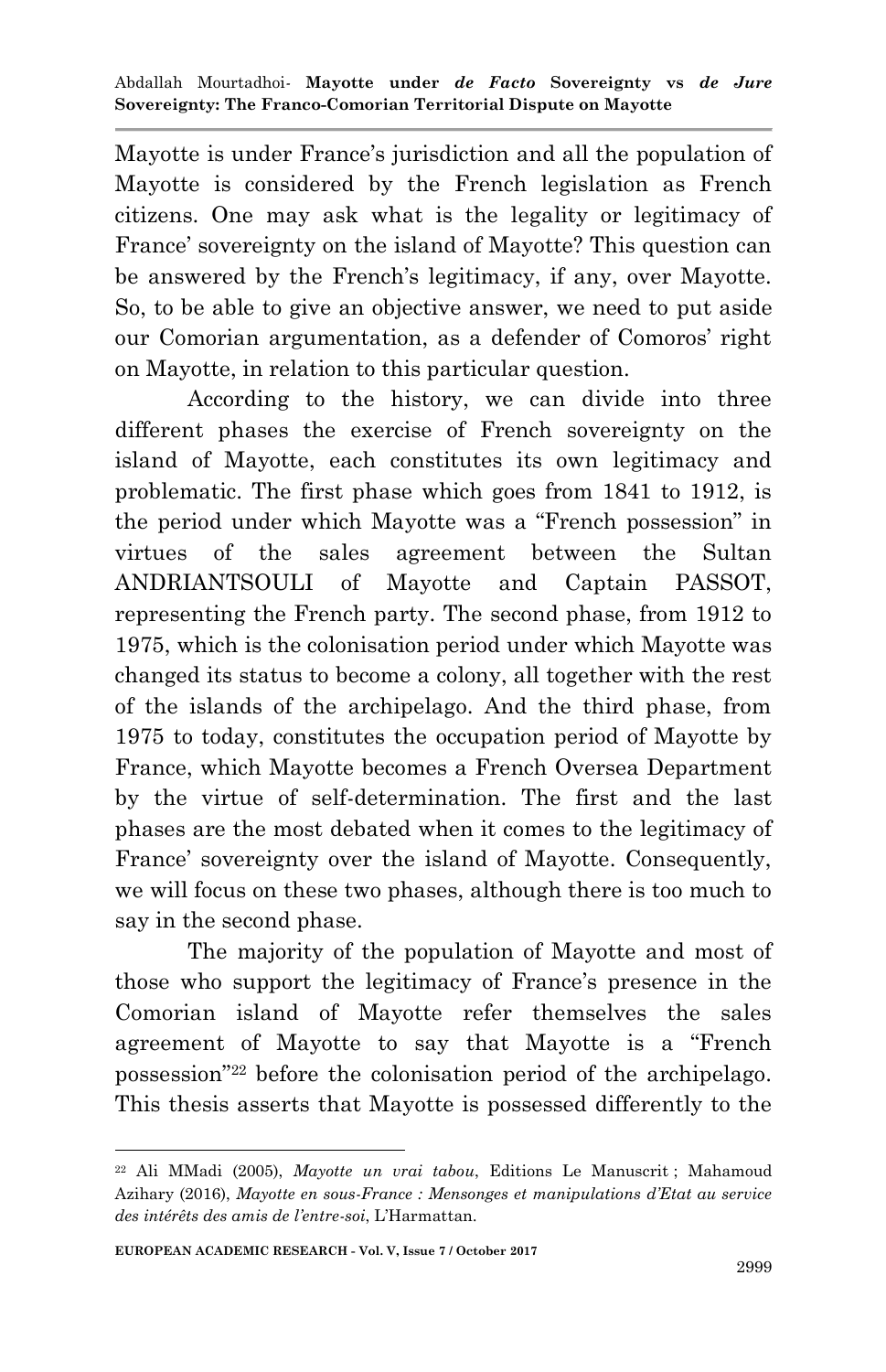others islands of the archipelago therefore it cannot be connected to them when it comes to their future or destiny. It is important for us to address the issue of the said sales agreement of Mayotte in order to understand the balance of arguments that exist between those who support the sovereignty of France in Mayotte based on that sales agreement and those who are against.

25 April 1841 was signed the sales agreement of Mayotte between the Sultan of Mayotte and the French Captain. The main content was that France takes possession of the island and in return, France pays an annually life annuity to the Sultan. Before we show the agreement, it is interesting to say something about the Sultan of Mayotte who sold the island to France. His name was ANDRIANTSOULI, a prince from Madagascar who sought refuge in Mayotte in 1832, where the Sultan BOANA COMBO II offered him hospitality and his men as well. ANDRIANTSOULI and the father of BOANA COMBO II were good friends in the sense that there was a protection agreement between them. It is by this agreement that the Malagasy Prince get refuge in Mayotte with all merit that he deserves. The Sultan of Mayotte was too generous to ANDRIANTSOULI in a manner that this latter will take advantage of the weakness of the Sultan's benefactor and will not hesitate few years later to dispossess him from his throne and proclaim himself as the Sultan of Mayotte23. The point we want to rise here is that ANDRIANTSOULI who passed the sales agreement of Mayotte with France was not either a legitimate heritor of the throne or the successor of the Sultan BOANA COMBO II of Mayotte. Some people in Mayotte qualified him as a "*usurper of throne*" <sup>24</sup> to contest any argument that legitimate France" sovereignty over Mayotte based on this sale which makes Mayotte a "*French possession*". The terms of the sales agreement is an evident proof that ANDRIANTSOULI

<sup>23</sup> Foued Laroussi (2009), *Mayotte : Une île plurilingue en mutation*, Editions Baobab. <sup>24</sup> *Ibid*.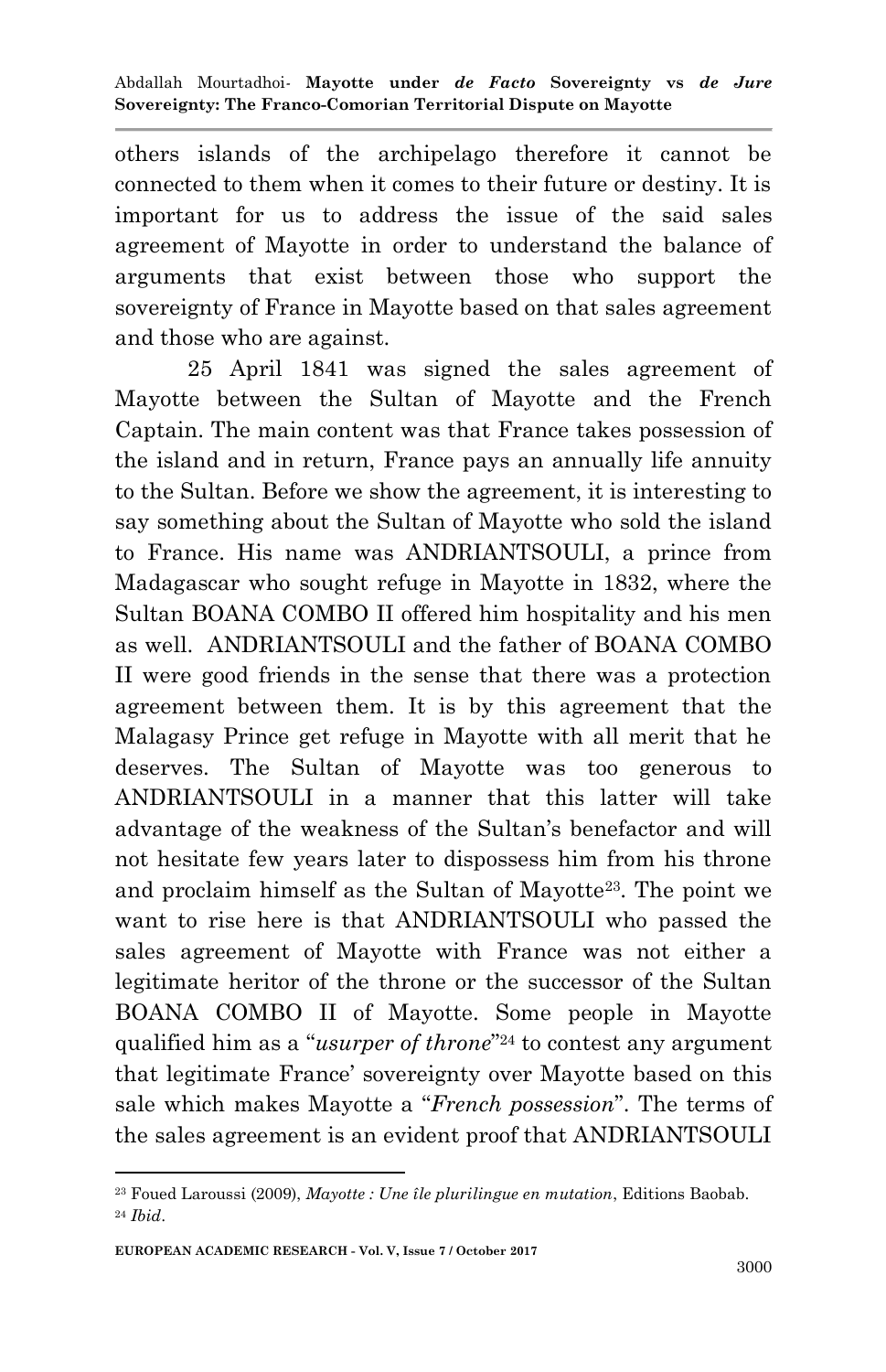had in so far any feelings or attachment to Mayotte. According to some of the terms of the contract, France will take possession by fulfilling the following conditions:

- The payment of ANDRIANTSOULI of an annually life annuity of 10,000 piastre (5,000 fr at that time) without reversibility and ending of the day on his request he would be repatriated to Madagascar;

- The education of two of his children to the Bourbon Island at the expense of the French government;

- The conservation of the inviolability of its special properties recognized except when necessary for the defence of the island.

For a little analysis, we can see in the first stipulated condition that ANDRIANTSOULI can be repatriated to Madagascar when he wishes. This clearly shows that ANDRIANTSOULI is not from Mayotte and even after took possession the throne of the island he did not feel himself as *m'maore*25. So the mention of "be repatriated to Madagascar" is for him a guaranty to return to his motherland in case of any menace. We may say that this menace that weighed on the "usurper Sultan" was real because the Sultan SALIM II of the island of Anjouan – whom the notables of Mayotte have signed a treaty of allegiance on November 19th, 1835<sup>26</sup> – challenged the sovereignty of ANDRIANTSOULI on Mayotte and consequently he was preparing to remove him from the throne. Also as we already make mentioned that ANDRIANTSOULI is from Madagascar, he could not stay in Mayotte as a Sultan for long. These two reasons – being a usurper Sultan and a stranger from Madagascar – make him hasten to sell the island to France. About two years after the sales agreement, the King LOUIS PHILIPPE of France decides to ratify the said treaty in

<sup>1</sup> <sup>25</sup> \*Said Mohamed S.H. (2006), L"Etat des Comores et le droit international, op. cit.

 <sup>\*</sup> Also the term *m'maore* means a person who is originally from Mayotte in the Comorian language.

<sup>26</sup> Ahmed Ali Abdallah (2014), *Le statut juridique de Mayotte. Concilier droit interne et droit international : Réconcilier la France et les Comores*, L'Harmattan.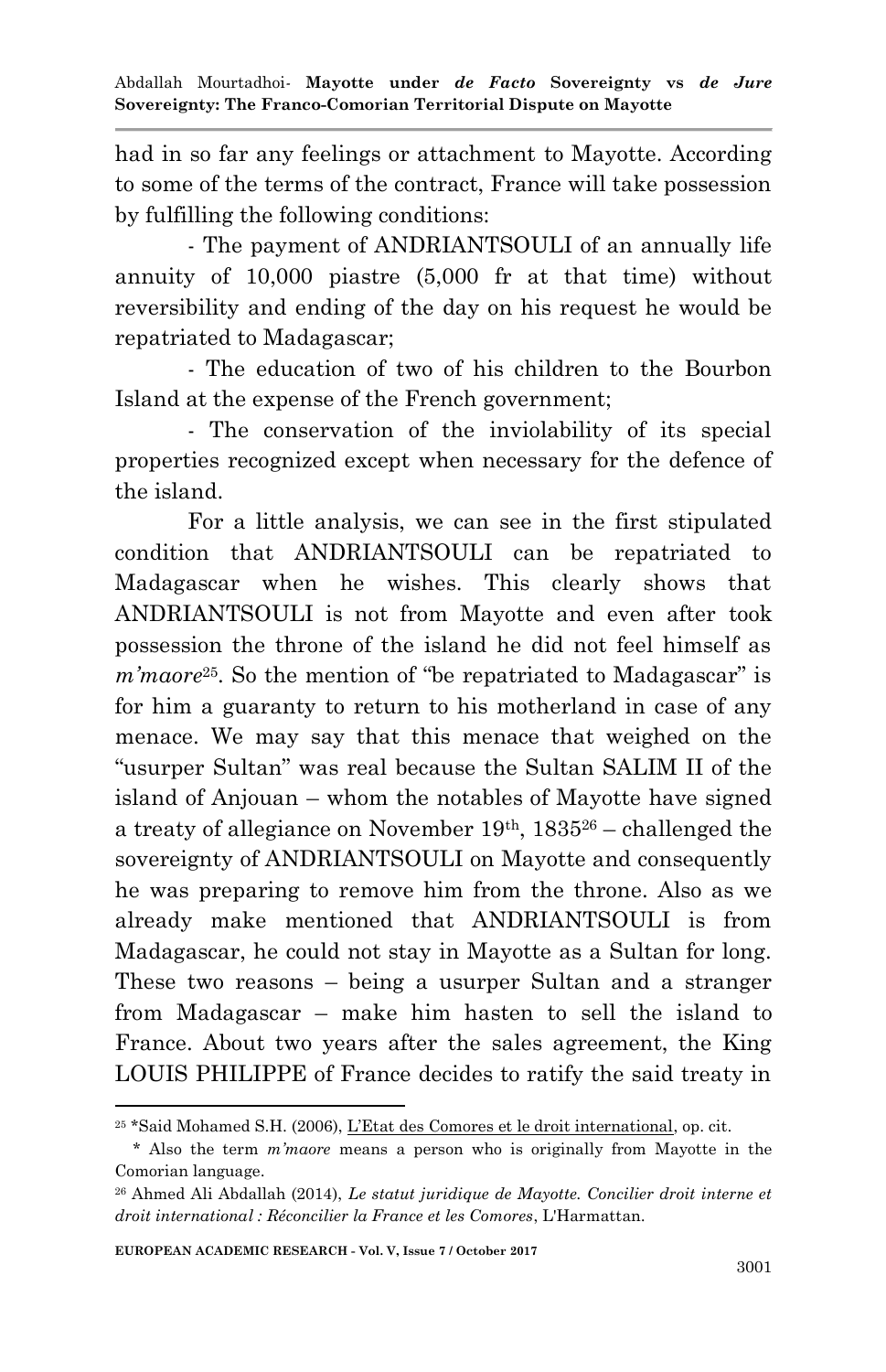10 February 184327. Why two years later? The reason of such long hesitation can be explain by the fact that the King of France knew the quality of ANDRIANTSOULI and also the contestations from the Sultan of Anjouan constituted blockade for France to easily enter in possession of Mayotte. To do so, France engages in negotiations with the Sultan of Anjouan to stop claiming a right of sovereignty over Mayotte. Succeeded, France becomes the new sovereign of Mayotte and the Captain PASSOT took possession the island in 13 June 1843. This is how France claims to be legitimate in one side, as the former French President NICOLAS SARKOZY, visiting the island of Mayotte in January 2010, said that: "*Mayotte is French since 1841 before Nice and Savoie*", two of the metropolitan departments of France. The other side is related to the "right to self-determination" of the population of Mayotte regarding the future of their island.

It is a subject of huge debate whether the population of Mayotte can be considered as "people" under international law and whether they are entitled to the right to self-determination. Because of that we will not discuss the debate in this article, rather the French claims of sovereignty over Mayotte assuming that Mayotte have the right to self-determination. The right to self-determination of Mayotte constitutes in so far the argument by which France occupies the Comorian territory of Mayotte, therefore exercises her sovereignty over it. According to France, the population of Mayotte have freely expressed their will to be part of the French Republic, it is a duty for France to hear such a call. In 2011, Mayotte has become the 101<sup>st</sup> French Oversea Department, which means that for the French legislation, Mayotte is a full part of the French Republic governed by the article 73 of the Constitution. The questions are when did it start? And how did it happen?

<sup>1</sup> <sup>27</sup> Philippe Boisadam (2009), *Mais que faire de Mayotte?: Analyse chronologique de l'Affaire de Mayotte, 1841-2000*, L"Harmattan.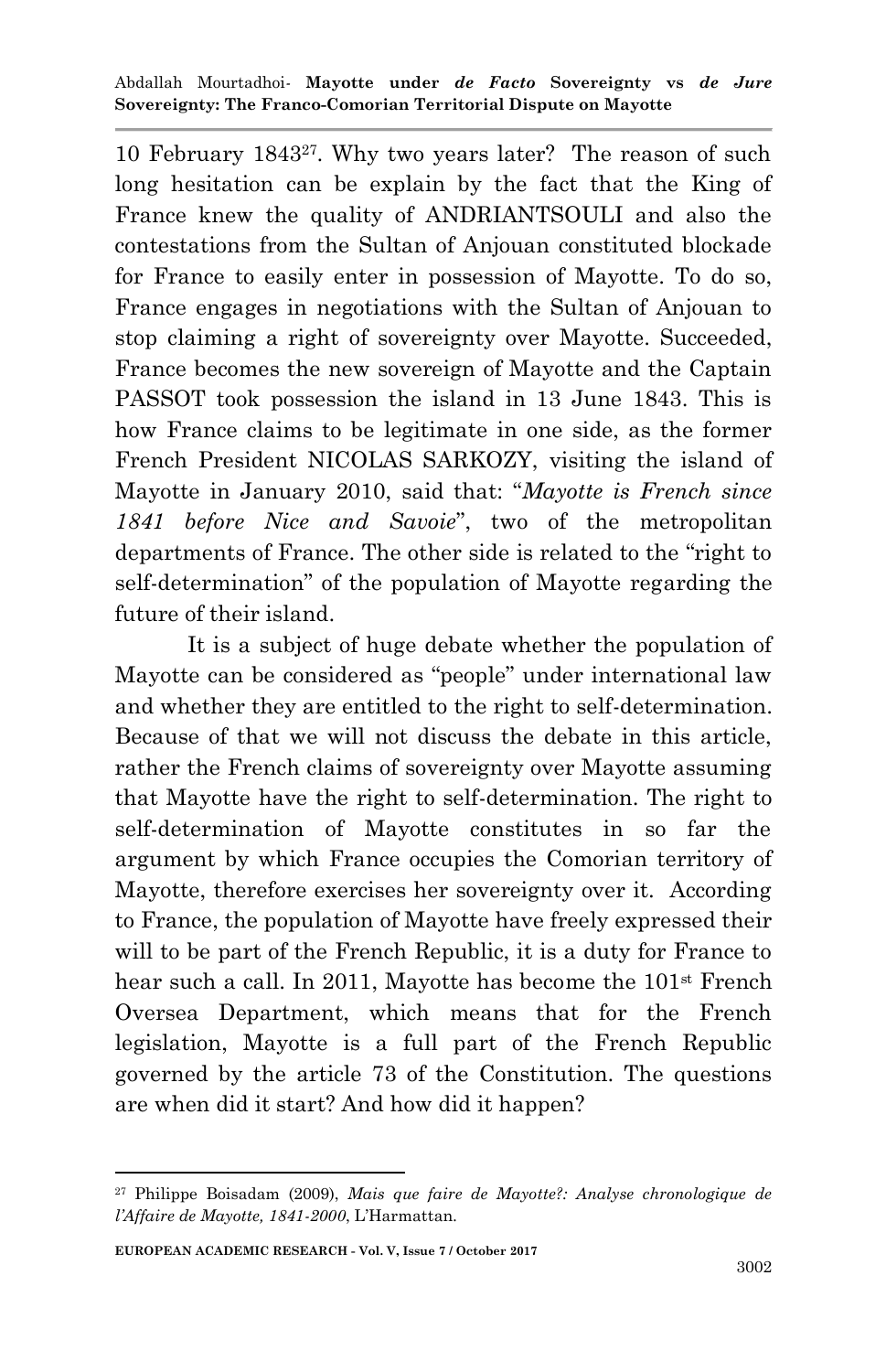December 22nd, 1974 about 95% of the population of Mayotte have voted against the independence of the archipelago. There are many reasons advanced of the why Mayotte refused the independence, but the foremost is the argument that Mayotte was afraid of the hegemony of the others islands namely Grande Comore and Anjouan, the main big islands of the archipelago. The population of Mayotte had the feelings that because these two islands are big in number when it comes to the representative issue, they will only be interested to the development of their islands to the detriment of the small island. It is not easy to refute such argument because of the transfer of the capital city from Dzaoudzi in the island of Mayotte to Moroni – the current capital city of the Comorian State – located in the island of Grande Comore. Let's note that this transfer took place between 1962 and 196828. Mayotte was devoid and deprived of the greatest influence that she had on the other islands. This capital made the direct connection between France and the archipelago, but more particularly between France and Mayotte. The financial contribution, officials both Comorian and Metropolitan, the services and institutions held by Mayotte, will be transferred at the impotent eyes of *wa maore<sup>29</sup>* to Moroni, the new capital. This fact will play a big role in the slowdown of development of island and gradually the feeling of fear for the hegemony of the other islands will be born in Mayotte. This is how Mayotte refuses to have any common destiny with the other islands of the archipelago of Comoros. Consequently, from the population of Mayotte, France appears as a liberator who saved Mayotte from the hegemony of the islands of Grande Comore and Anjouan. After the referendum of self-determination of Comoros, with the negative vote of Mayotte, France was divided. The French Parliament's policy was to create the

<sup>28</sup> Jean-Louis Guébourg (1994), *La Grande Comore : des sultans aux mercenaires*, Paris, L"Harmattan.

<sup>29</sup> The term *wa maore* means the population of Mayotte in the Comorian language.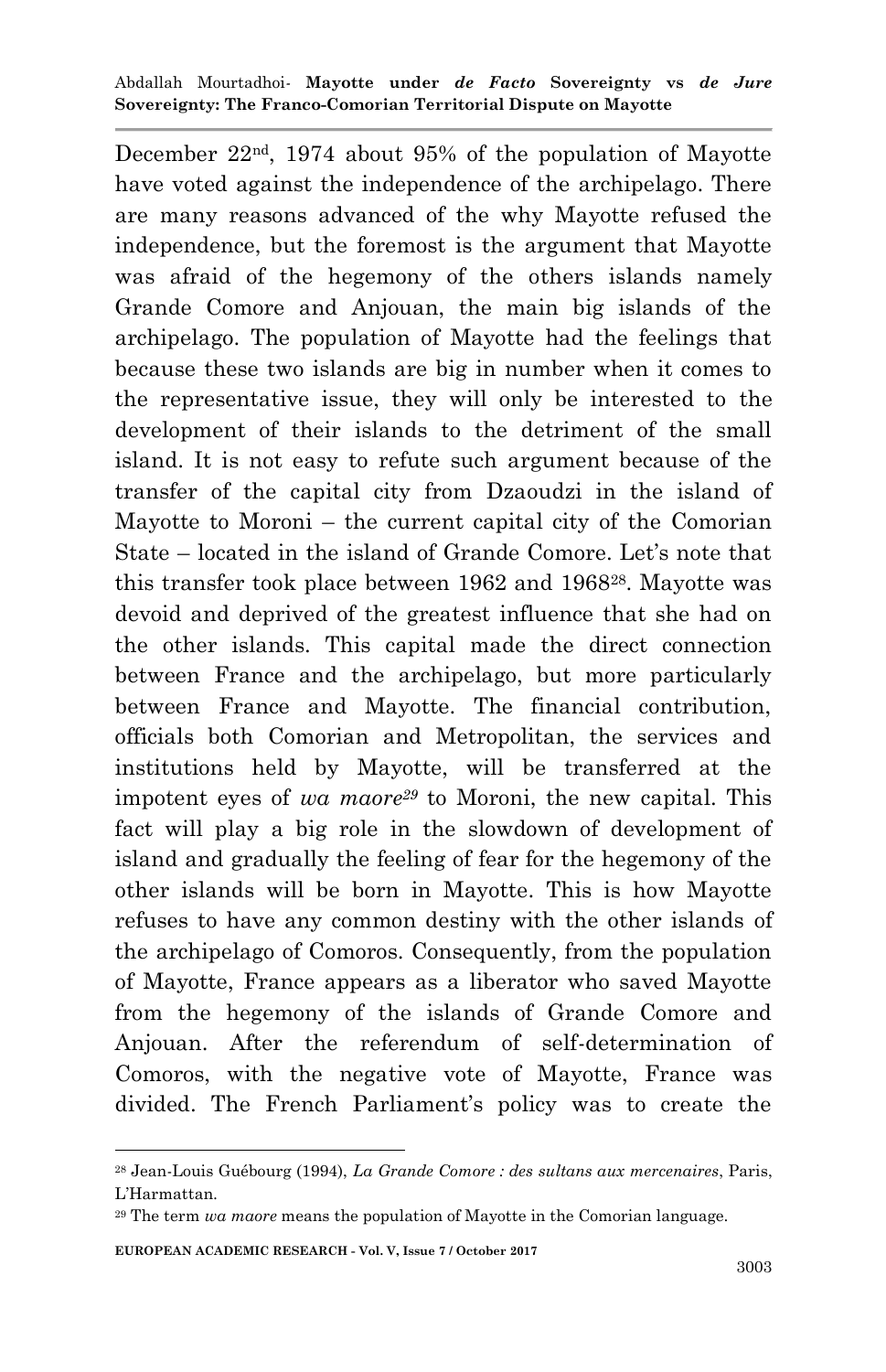balkanisation of the new State, while the French executive was in favour of preserving the unity of the archipelago. In such battle, the executive could not win because of the power position that had the Parliament regarding the appreciation of the self-determination of Comoros. In fact, the article 2 of the law n° 74-965 of 23 November 1974 organizing the consultation of the people of Comoros states that: "*Parliament will be called at the end of a period of six months after the proclamation of the results of the elections, to decide on the action it deems appropriate in response to this consultation*". The decision of the parliament did not give too much manoeuvre to the French government other than to give a particular status of Mayotte – Territorial collectivity with Departmental character – while seeking a solution, a reconciliation between Mayotte and the rest of the archipelago. But no one can deny the determination of Mayotte to become part of the French Republic. This was their main objective to achieve. No reconciliation possible and no rapprochement. As years pass, the island of Mayotte becomes more and more important and plays a major role as electorate, which has facilitated the process to the departmentalisation of the island.

# **4. HOW TO END THE CONCURRENT SOVEREIGNTIES CONFLICT OVER THE ISLAND OF MAYOTTE?**

There is more than four decades that France is exercising her sovereignty over the island of Mayotte, which island is claiming by the Comorian State. We can thus imagine how many solutions are proposed to settle this territorial dispute opposing Comoros and France. There are many works that propose enough directives to help both sides to find satisfaction. We can cite the remarkable oeuvre of Professor ANDRE ORAISON from the University of La Reunion (France), the estimated book of Dr. AHMED ALI ABDALLAH (2015), without forgetting the revolutionary solution proposed by the former president of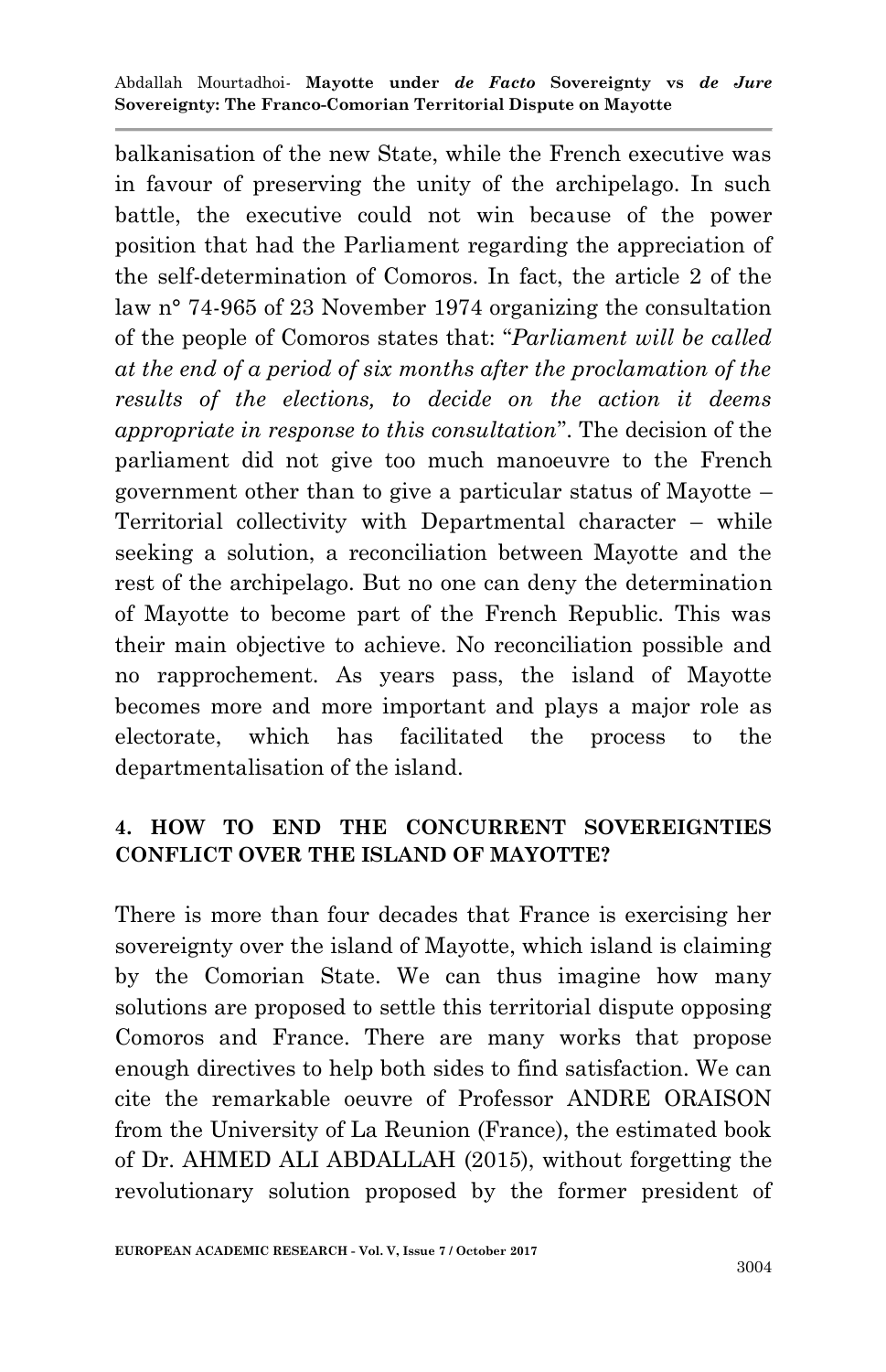Comoros AHMED ABDALLAH MOHAMED SAMBI (2006- 2011), with his doctrine "*one State two administrations*" – similarly to that one adopted by Deng Xiaoping "*one State two systems*" to help the reintegration of Hong-Kong within the People's Republic of China. These are some few references among a greater number of works relating to this issue. Consequently, any solution from us would probably be posteriorly proposed. So the question is why the situation of Mayotte becomes worse as years pass? This question will lead us to consider a new angle of solution that we believe there is no literature on it yet. And that is the problem of each other"s recognition sovereignty.

The Union of Comoros do not recognise any legitimacy of France to exercise a *de facto* sovereignty over Mayotte and the Republic of France does not recognise the *de jure* sovereignty of Comoros over Mayotte. Both States have mentioned Mayotte in their respective Constitution to make this disputed island an integrated part of their territory. The article 1 § 1 of the current Constitution of the Union of Comoros is written as: "*The Union of Comoros is a Republic, composed of the autonomous Islands of Mwali (Mohéli), Maore (Mayotte), Ndzuwani (Anjouan), N'gazidja (Grande Comore)*". And the current article 72 § 1 of the French Constitution is written: "*The territorial communities of the Republic [the French Republic] shall be the Communes, the Departments, the Regions, the Special-Status communities and the Overseas Territorial communities to which article 74 applies*". Without this each other's recognition, we strongly believe that Comoros and France will not be able to settle their dispute over the island of Mayotte. All efforts made by the two governments – creation of a high joint commission, intergovernmental dialogues and meetings – to find appropriate solution are all "spurious". How to solve this problem, while both parties ignoring the sovereignty that may have the other over Mayotte?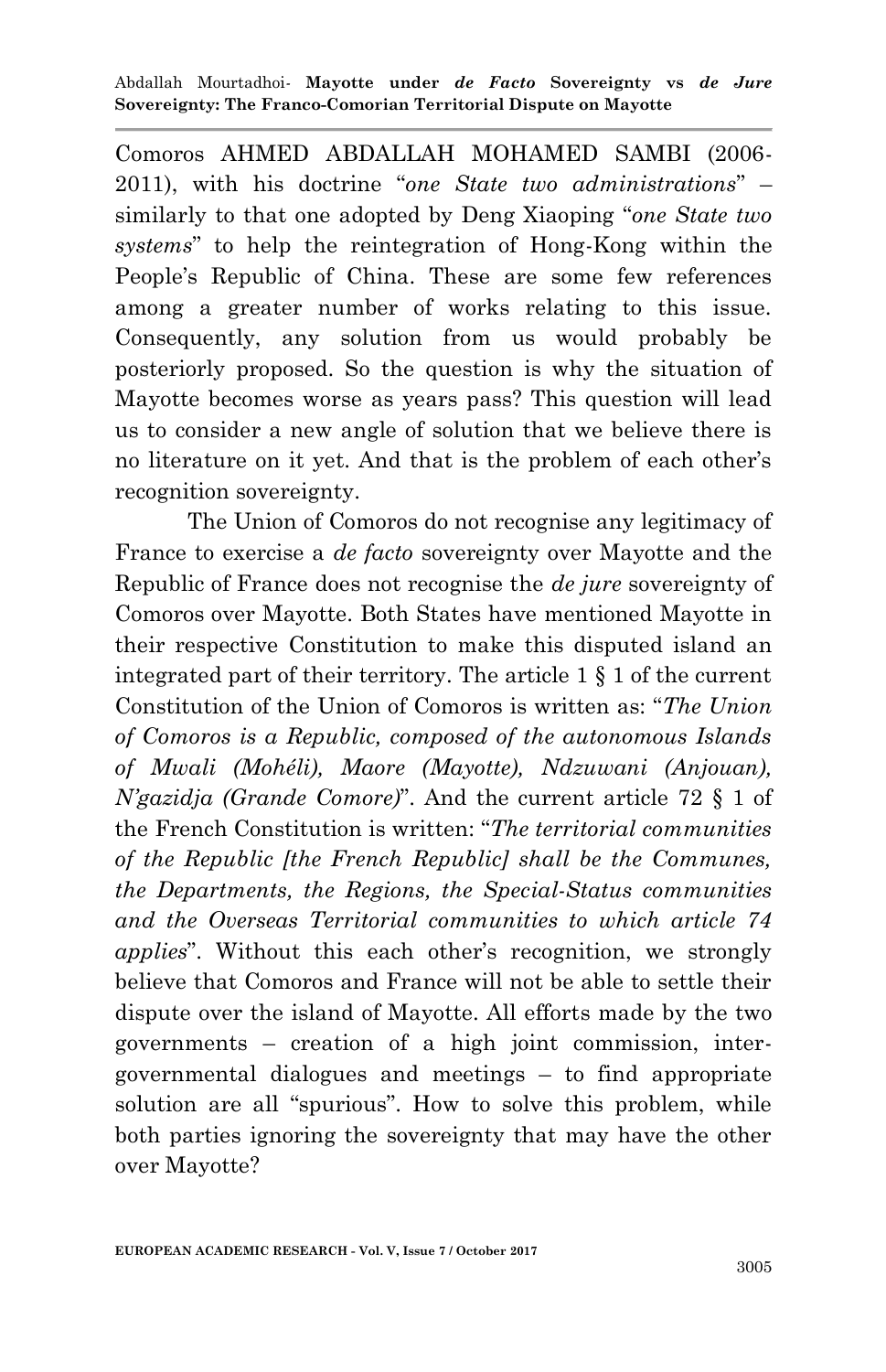For Comoros, France is occupying illegally its territory and must purely and simply restitute the island of Mayotte without any conditions. The Government of Comoros adopts this position based on the Resolution of the United Nations that condemn France for her presence in the Comorian island of Mayotte. For example when admitted as Member-State in the United Nations on 12 November 1975, Comoros are considered as a State consisted of four islands. Resolution 3385 (XXX) of the United Nations General Assembly of on the admission of Comoros expressly stated that Comoros consist of the islands of Anjouan, Grande Comore, Mayotte and Mohéli. We can cite numerous UN Resolutions affirming and reaffirming the Comorian sovereignty over Mayotte, which prayed France to organise without waiting the return of the island in its natural bosom. There are more than twenty Resolutions which ask France to respect the territorial integrity of Comoros and also to stop any kind of consultation in Mayotte<sup>30</sup>.

But for France, things go into another direction. Mayotte is a part of the French Republic by the choice of *wa maore* and it is a choice to be respected. If the Comorian State founds its legitimacy on Mayotte based on the international law and the UN Resolutions; France bases herself on her own national law to justify her sovereignty over Mayotte. In fact, it is the French Constitution which qualify the French pretentiousness as legitimate. According to the article 53 § 3 of the French Constitution: "*No ceding, exchanging or acquiring of territory shall be valid without the consent of the population concerned*". The main idea of this article is that no territory can become French territory or leave the French Republic without the consent of the population of that particularly territory. Or the

<sup>30</sup> After the declaration of France to partially recognise the independence of Comoros, France was preparing another referendum in 1976 to ask the population of Mayotte if they want to integrate the Republic or join the Comoros. This consultation was judged illegal by the international community and the UN to ask France to stop organising not only this referendum, but any future referendum in Mayotte will not be recognised by the UN.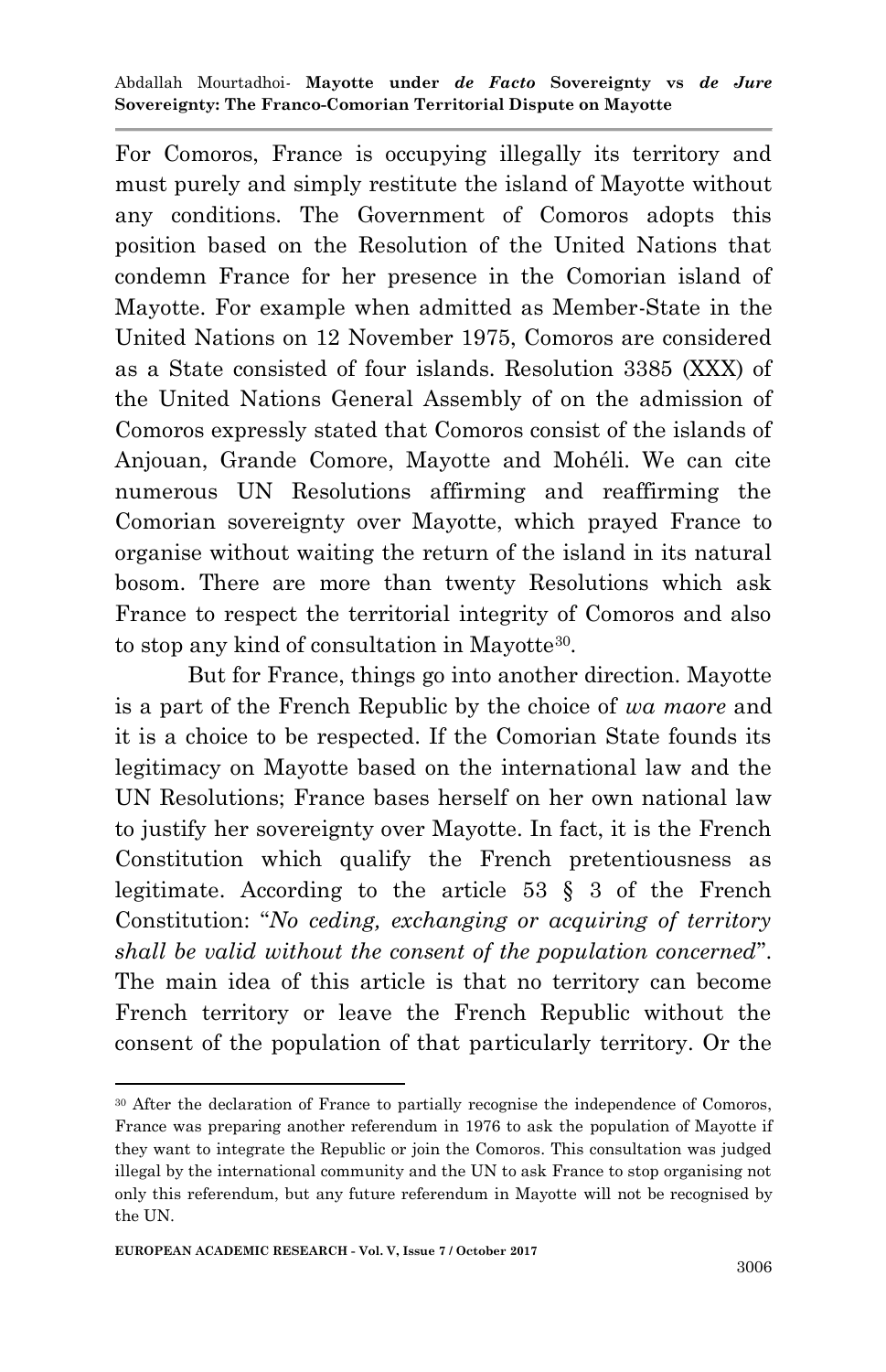question was posed to the French constitutional judges by some Parliament in order to know whether this article is in accordance with the case of Mayotte and their response became more problematic than contradictory. According to them, Mayotte voted in favour to integrate the French Republic, which is in parfait accordance with the Constitution. Therefore, Mayotte is a French territory. This judgment creates discords within the French Parliament itself. Some elected have shown misinterpretation by the constitutional judges. The article in question speaks about "*cede*" not "*secede*"; or the case of Mayotte is "*seceded*" not "*ceded*". This is how the case of Mayotte was misinterpreted by the constitutional judges according to some parliament. Today the island has become a French Oversea Department, which means a complete territory of France governed by the article 73 of the French Constitution. Accordingly, Mayotte cannot leave the Republic without the consent of *wa maore*, which constitutes a *sine qua non* condition in the process to put an end to the Franco-Comorian dispute.

It is unimaginable that Comoros and France can find solution to this spiny question without including the population of Mayotte in any eventual process of resolution. A dialogue of three<sup>31</sup> between Comoros, France and the population of Mayotte which detains, in our view, the "golden key" to end the territorial dispute opposing the archipelago State and its former colonial power. The current President of Comoros AZALI ASSOUMANI (2016-present) has even officially received in his palace a delegation composed of the Prefects of Mayotte in order to initiate and include Mayotte in the process of resolution – a recognition from the Comorian side of the position of Mayotte in this conflict. Or, except in bad faith, the arguments that Mayotte holds to refusal any membership with the Comorian State are somehow real. This in reference of the political

<sup>1</sup> <sup>31</sup> Official, the former President IKILILOU DHOININE (2011-2016) in the 66th Session 2012 of the United Nations, announces the necessity to engage a dialogue including the population of Mayotte to put an end to the Franco-Comorian territorial dispute.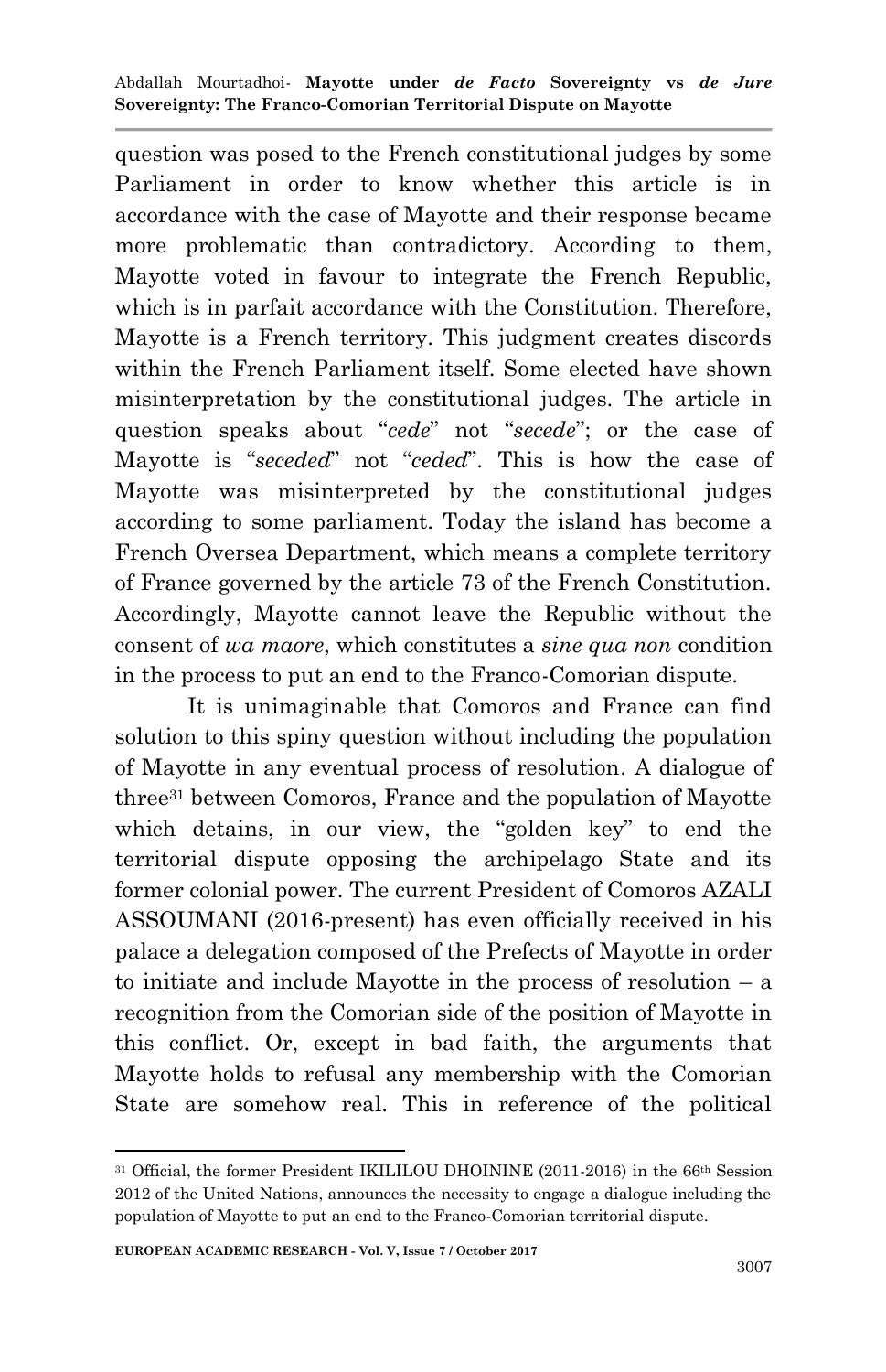instabilities and poverty which affect seriously the archipelago since its accession to independence.

As a matter of fact, Comoros has experienced chronic political instability since its independence. Marked by the *coups d'état* perpetrated by the French mercenary BOB DENARD<sup>32</sup> and the immature game of the Comorian politicians, the new State was plunged into chaos and desolation. This unfortunate reality pushes some Comorian people of the other islands to go to Mayotte where life is desirable with the objective of fleeing the difficult conditions in the archipelago. With a budget nine times superior to that of the Comorian State and a health system to the Western model, Mayotte becomes the new "Eldorado" for some Comorian who consider the population of Mayotte living a life far from all the difficulties they are facing. For these reasons, Mayotte is not ready to exchange all the prestige she has and the advantages she is getting of being French Department for the independence at the price of misery and poverty.

It is therefore a challenge for the Comorian Government to orient and review the country"s objectives towards a fairly acceptable development in order to improve the living conditions of its citizens and above all to show a political maturity. Without this, Mayotte will only be a "mirage" for the Comorian State. It must be admitted that since 2001 – with the presidential turning system between the islands – Comoros seems to have taken a step towards a policy of stability and

<sup>1</sup> <sup>32</sup> In 1975, few weeks after the unilateral declaration of independence of Comoros, BOB DENARD proceeds to his first *coup d'état* in the archipelago, reversing the President AHMED ABDALLAH by installing ALI SOILIHI in the power. Three years later, he comes back to ALI SOILIHI and reinstalling AHEMD ABDALLAH who will be killed by the some mercenary in 1989. The new young Comorian State will suffer from this "virus" initiated by this French mercenary. More than 25 *coups d'état* will occurred from 1975 to 1997 in the archipelago – in average one *coup d'état* every year. For a new born State it is only the chaos which governs.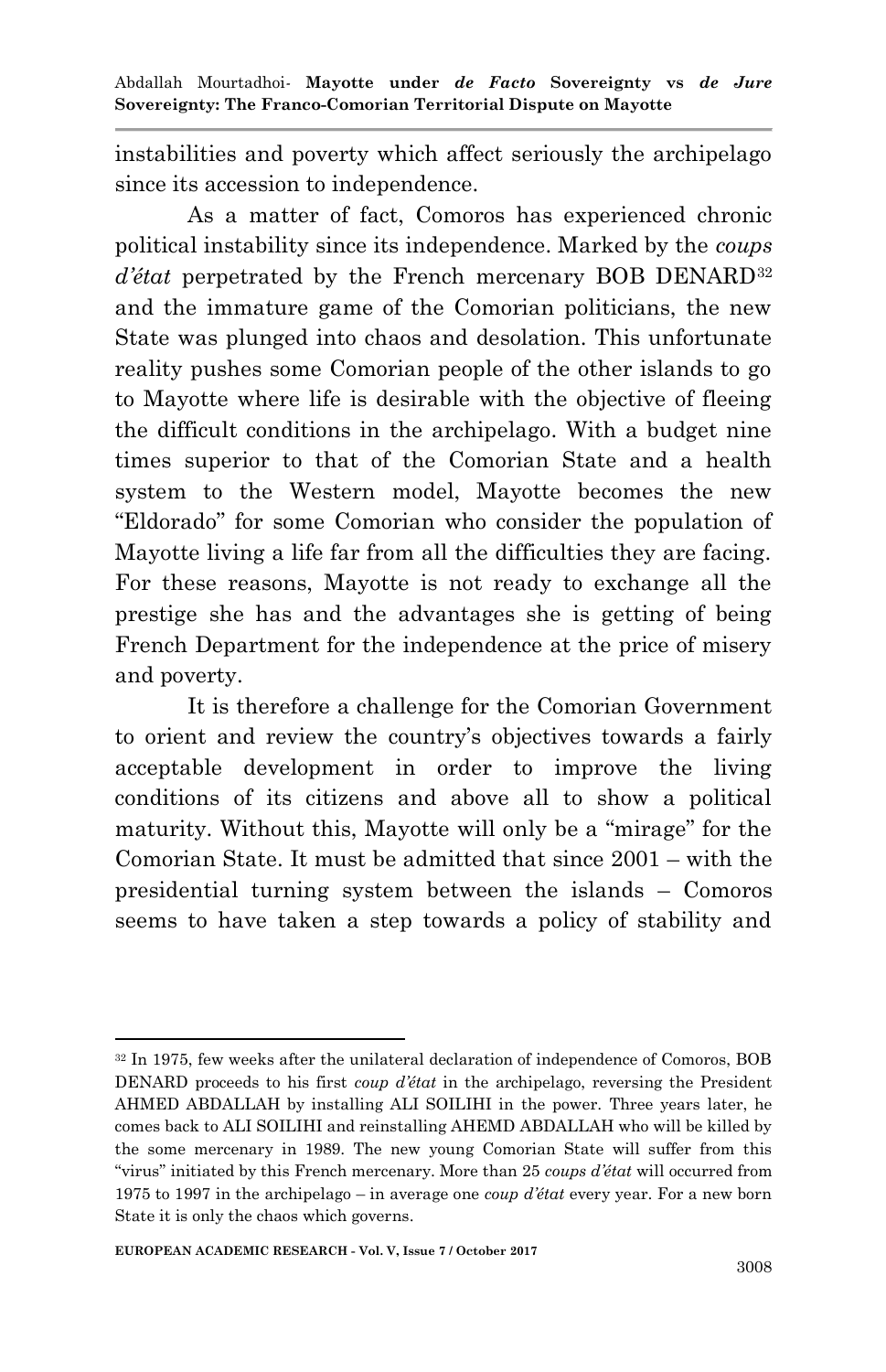development<sup>33</sup>, but there is still much to be done to charm Mayotte returning among hers.

#### **5. CONCLUSION**

With the failure of the independence of the archipelago of Comoros which has as result the secession of the island of Mayotte to the Comorian State, Mayotte will subsequently been administered by France and claimed by Comoros. This is what will make Mayotte an island of sovereignty battle – *de jure*  sovereignty recognised to the Comorian State through the principles of international law and *de facto* sovereignty exercised by France based on her own laws. French Oversea Department on the one hand and the other, sovereign territory of the Comorian State, Mayotte is confronted to a choice that seems to have already been decided.

It is therefore in the interest of all three parties to sit down and find an agreement in order to put an end to this conflict which only further deteriorates relations between Comoros and France, two friends of long date. It is also for the Mayotte island away towards getting full sovereignty so that its population can be recognised as holder of sovereignty in the purest sense in international law, as said Inis Lothair Claude: "*sovereignty is possessed in full or not at all*" 34 .

<sup>33</sup> According to the database of the World Bank available online published last year, the Union of Comoros is now under stable political context and the Government has introduced a series of structural and fiscal austerity reforms that are gradually being implemented. See the World Bank overview available at: <http://www.worldbank.org/en/country/comoros/overview> [Accessed on 15/05/2017]. <sup>34</sup> Inis L. Claude (1955), National minorities: An international problem. Harvard

University Press.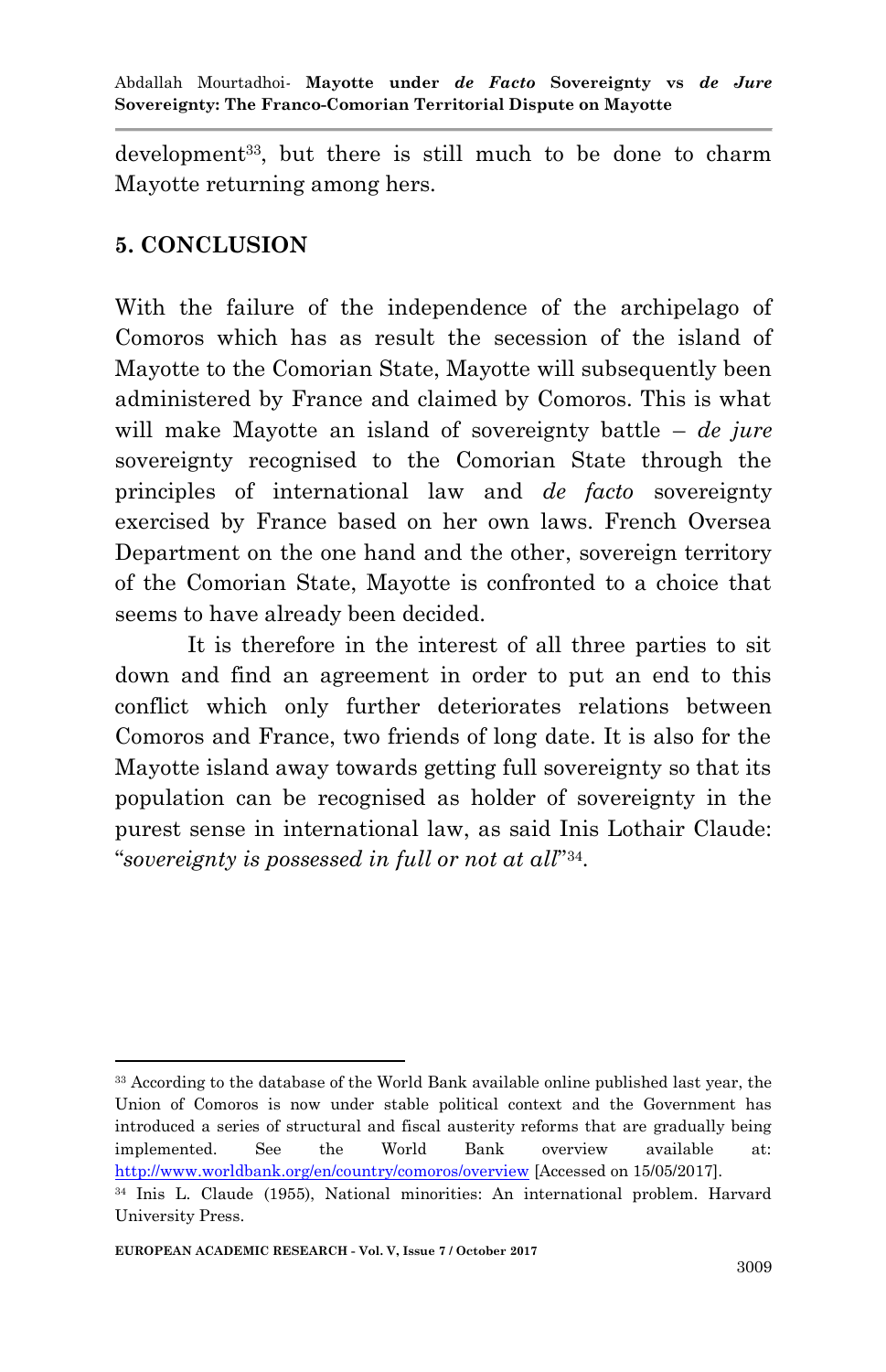#### **BIBLIOGRAPHY**

- 1. Ahmed Ali Abdallah (2014), *Le statut juridique de Mayotte. Concilier droit interne et droit international: Réconcilier la France et les Comores*, L"Harmattan.
- 2. Ali MMadi (2005), Mayotte un vrai tabou, Editions Le Manuscrit
- 3. André Oraison (1983), "Quelques réflexions critiques sur la conception française du droit des peuples à disposer d"eux-mêmes à la lumière du différend franco-comorien sur l"île de Mayotte", 17 RBDI.
- 4. André Oraison (1983), "Le droit a l"autodétermination des Mahorais", [Saint-Denis]: Les dossiers du Centre d"Etudes Administratives, N° 16, mai 1983, *Centre Universitaire de la Réunion*.
- 5. Charles de Secondat baron de Montesquieu (1862), *Esprit des lois par Montesquieu: avec les notes de l'auteur et un choix des observations de Dupin, Crevier, Voltaire, Mably, La Harpe, Servan, etc*, Firmin Didot frères, p. 234.
- 6. Charter of the United Nations, 1945.
- 7. Colangelo Anthony, J. (2009) ""De facto Sovereignty": Boumediene and Beyond", The George Washington Law Review, 77(3), pp. 623-676
- 8. Constitution of Comoros of 2001, available at: https://www.constituteproject.org/constitution/Comoros\_ 2009.pdf [Accessed on 06/08/2017]
- 9. Constitution of France of 1958 available at: http://www.conseil-constitutionnel.fr/conseilconstitutionnel/english/constitution/constitution-of-4 october-1958.25742.html [Accessed on 12/05/2017]
- 10. Constitution of France of 1946, available only in French version at: http://www.conseil-constitutionnel.fr/conseilconstitutionnel/francais/la-constitution/les-constitutions-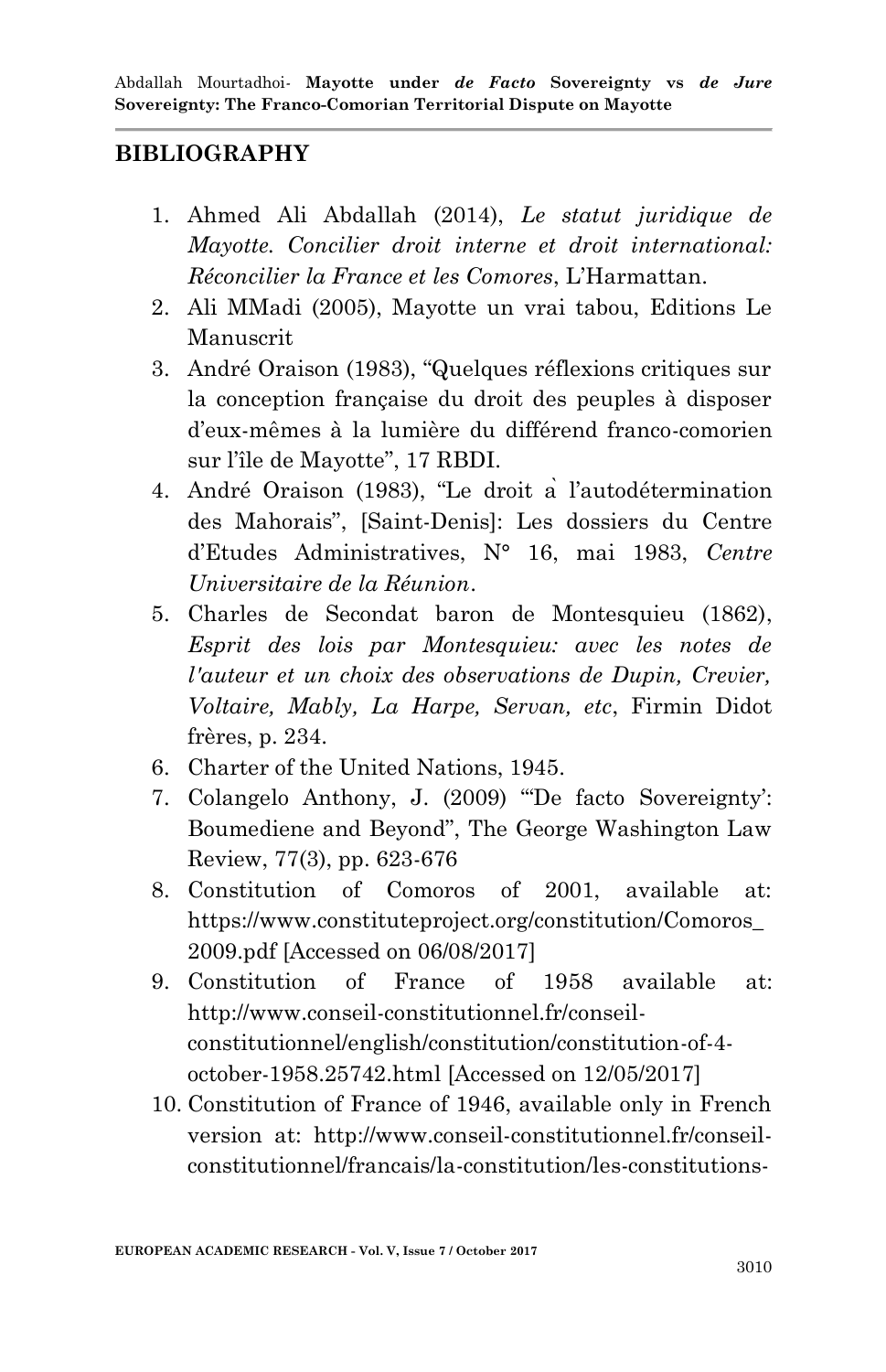de-la-france/constitution-de-1946-iverepublique.5109.html [Accessed on 12/05/2017]

- 11. Order n°46-2058 of 24 September 1946 relating to the administrative reorganisation of the archipelago of Comoros.
- 12. Foued Laroussi (2009), Mayotte : Une île plurilingue en mutation, Editions Baobab. - Inis L. Claude (1955), *National minorities: An international problem*. Harvard University Press.
- 13. International Business Publications (2013), *Comoros Constitution and Citizenship Laws Handbook: Strategic Information and basic laws*, Washington DC, USA.
- 14. Jean-Louis Guébourg (1994), *La Grande Comore : des sultans aux mercenaires*, L"Harmattan.
- 15. Jean Martin (1983), *Comores : quatre îles entre pirates et planteurs. Razzias malgaches et rivalités internationales (fin XVIIIe - 1875)*, Tome 1, L"Harmattan.
- 16. Joint Declaration of 15 June 1973 producing the law N° 74-965 of 23 November 1974
- 17. Kent McNeil (2016), "The Relativity of de Jure Sovereignty in Canada, 1600-2016", Osgoode Hall Law School, York University, Toronto, 12(8).
- 18. Law n°46-973 of 9 May 1946 giving the administrative and financial autonomy to the archipelago of Comoros.
- 19. Law n° 74-965 of 23 November 1974 organizing a consultation of the people of Comoros.
- $20.$  Law n°. 75-560 of 3 July 1975 the on the consequences of the referendum of self-determination of the territory of Comoros.
- 21. Mahamoud Azihary (2016), Mayotte en sous-France : Mensonges et manipulations d"Etat au service des intérêts des amis de l"entre-soi, L"Harmattan.
- 22. Philippe Boisadam (2009), *Mais que faire de Mayotte?: Analyse chronologique de l'Affaire de Mayotte, 1841- 2000*, L"Harmattan.